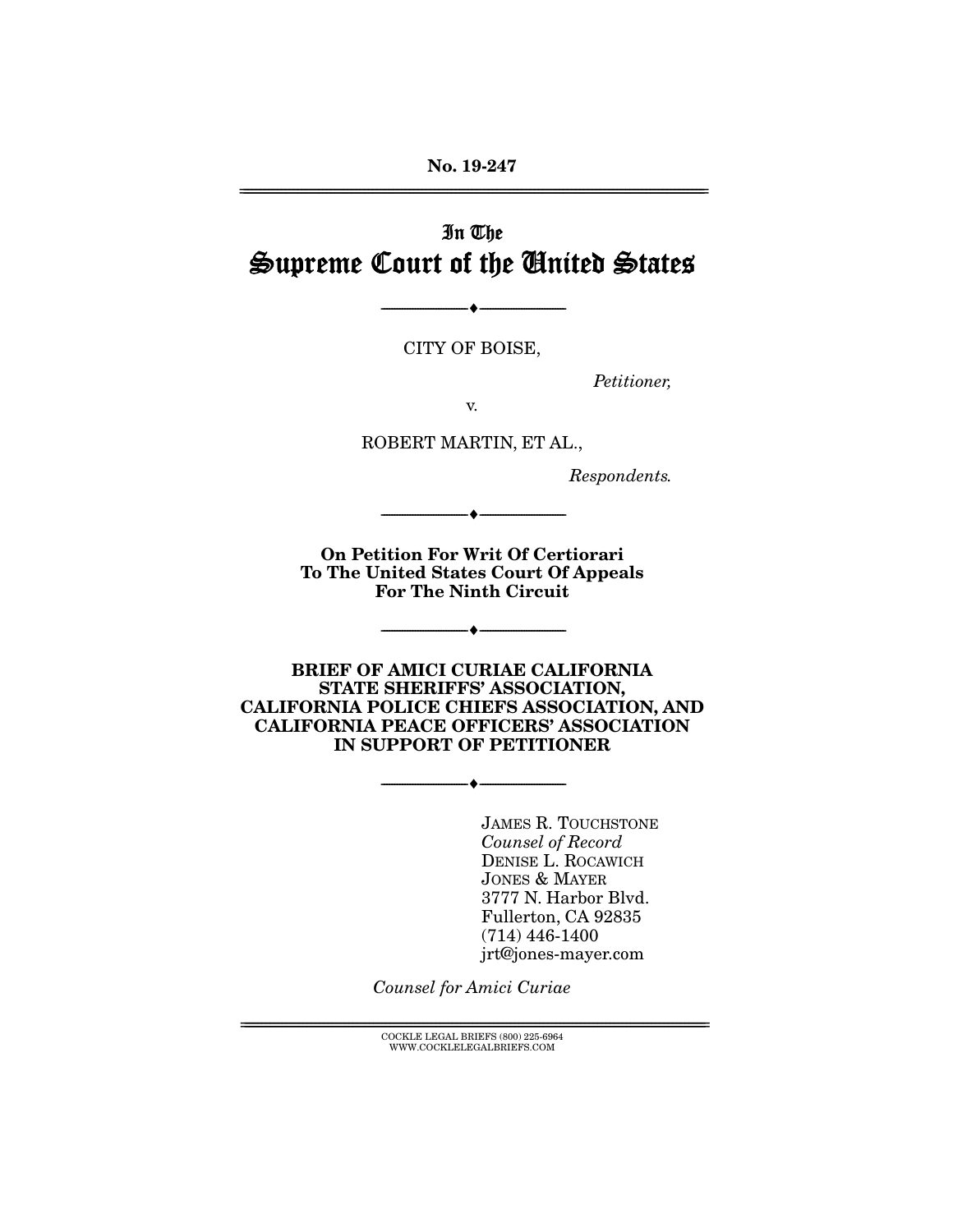# TABLE OF CONTENTS

Page

| STATEMENT OF INTEREST OF                                                                                                                  |    |
|-------------------------------------------------------------------------------------------------------------------------------------------|----|
|                                                                                                                                           | 1  |
|                                                                                                                                           | 2  |
|                                                                                                                                           | 6  |
| Homelessness is a Critical Issue in Cali-<br>I.                                                                                           | 6  |
| California Law Enforcement Agen-<br>a <sub>1</sub><br>cies Receive Thousands of Homeless-<br>Related Calls for Service                    | 8  |
| Homelessness Has A Significant Im-<br>$\mathbf{b}$ .                                                                                      | 9  |
| c. Traditional Public Safety Concerns<br>Are Now Accompanied by Concerns of                                                               | 12 |
| II.<br>This Court has Long Recognized the Need<br>for Workable Constitutional Standards Which<br><i>Martin</i> Certainly Does not Provide | 17 |
|                                                                                                                                           | 24 |

i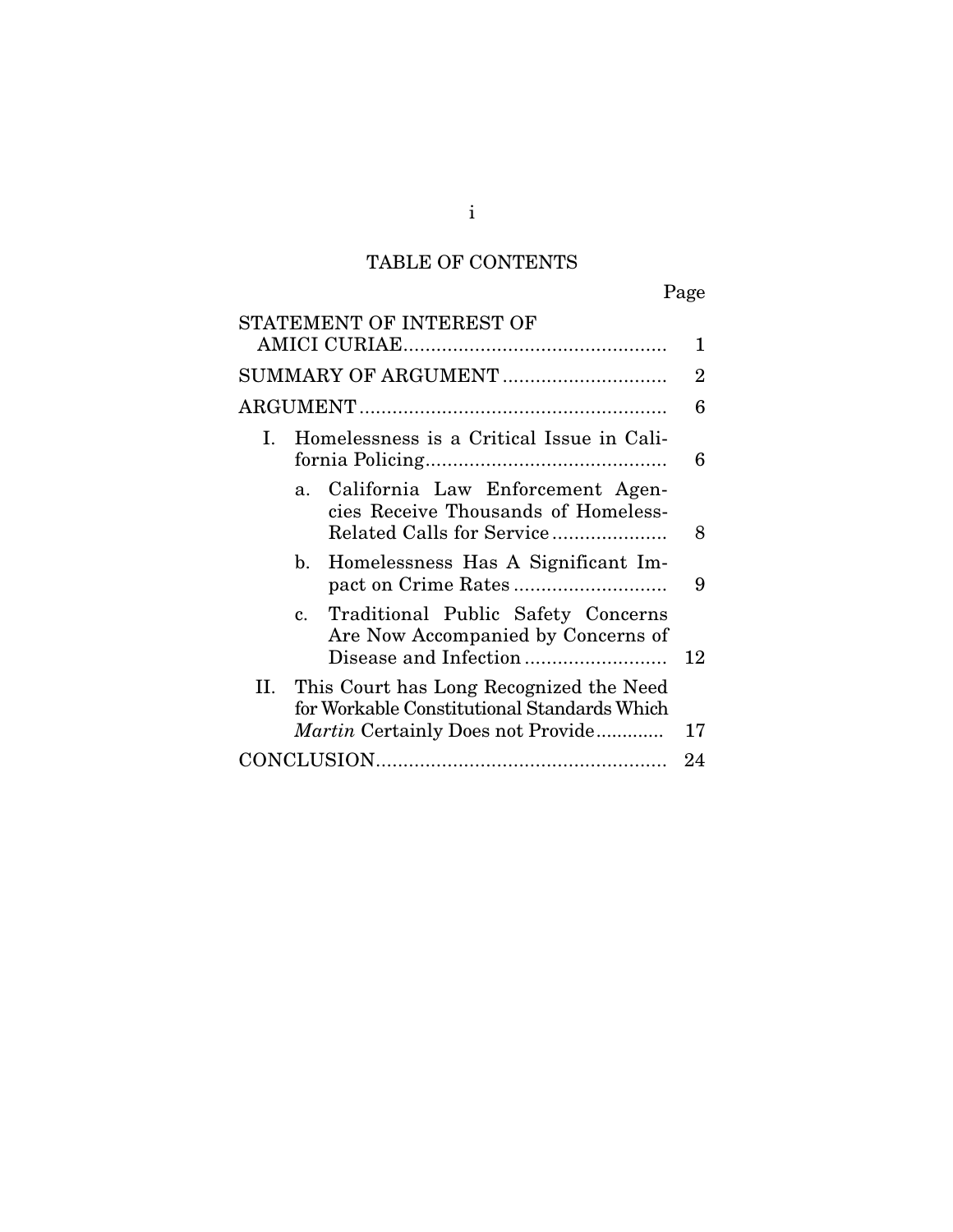### TABLE OF AUTHORITIES

Page

### CASES

| Brecht v. Abrahamson, 507 U.S. 619, 123<br>L. Ed. 2d 353, 113 S. Ct. 1710 (1993) 3 |  |
|------------------------------------------------------------------------------------|--|
| Christal v. Police Com. of San Francisco, 33 Cal.                                  |  |
| New York v. Belton, 453 U.S. 454, 101 S. Ct. 2860                                  |  |
| Smith v. Freland, 954 F.2d 343 (6th Cir. 1992)18                                   |  |
| Whalen v. Roe, 429 U.S. 589, 51 L. Ed. 2d 64, 97                                   |  |

### **STATUTES**

| California Penal Code section 13519.64 11 |  |
|-------------------------------------------|--|
|                                           |  |

### RULES AND REGULATIONS

SUP. CT. R. 37.6 ............................................................ 1

### OTHER AUTHORITIES

| Anthony Rivas, LAPD Officers Being Treated for  |  |
|-------------------------------------------------|--|
| Typhoid Fever, CBS NEWS, May 30, 2019 avail-    |  |
| able at https://abcnews.go.com/Health/lapd-     |  |
| officers-treated-typhoid-fever-typhus-symptoms/ |  |
|                                                 |  |
|                                                 |  |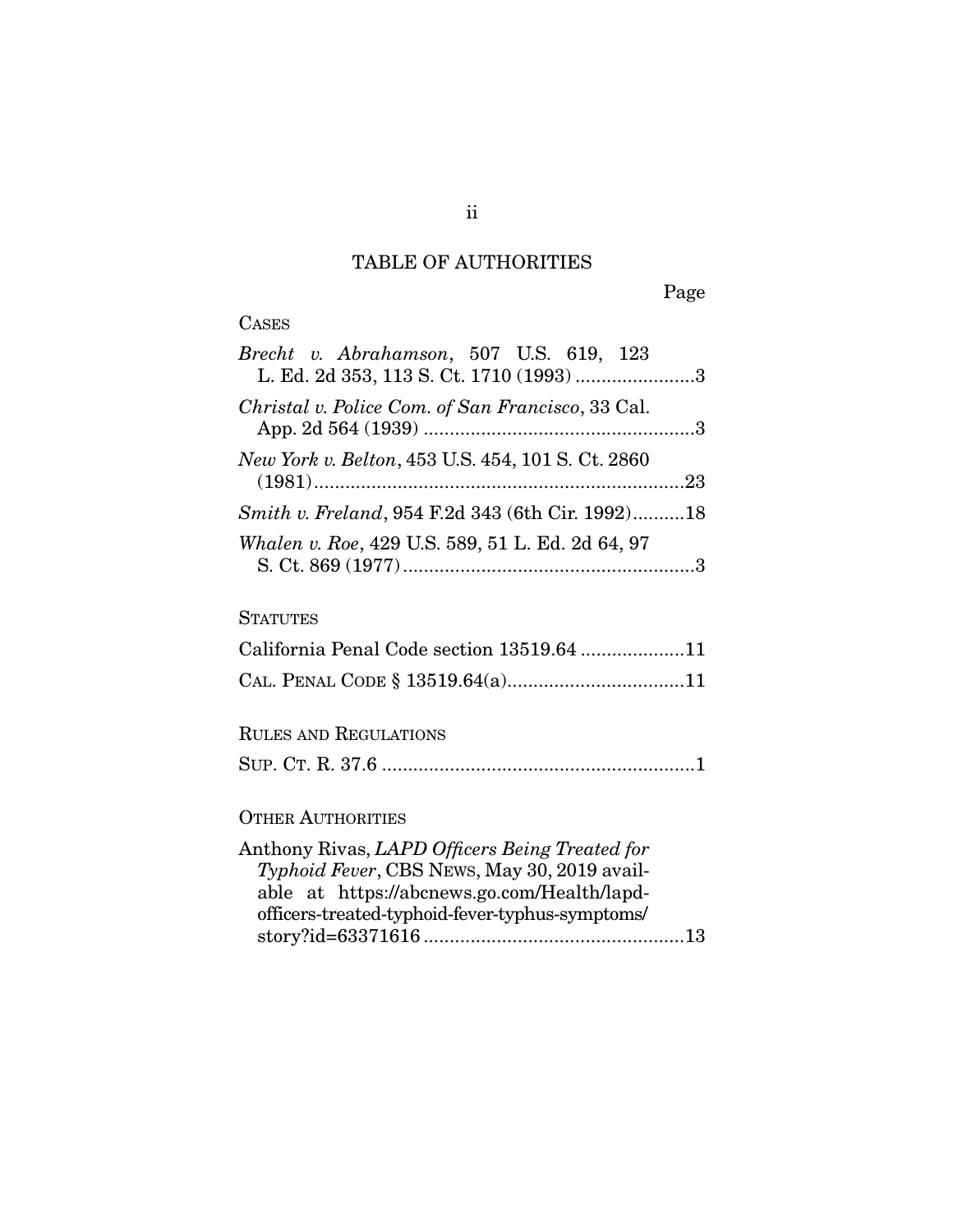| v. |  |
|----|--|

| Board of Supervisors of the City and County of<br>San Francisco, Performance Audit of Homeless<br>Services in San Francisco June 13, 2016 p. iii<br>available at http://hsh.sfgov.org/wp-content/<br>uploads/2016/06/Homeless-Services-in-SF-BLA-                                             |  |
|-----------------------------------------------------------------------------------------------------------------------------------------------------------------------------------------------------------------------------------------------------------------------------------------------|--|
| California Dep't of Health, "Hepatitis A Out-<br>break Associated with Drug Use and Home-<br>lessness in California, 2016-2018" available at<br>https://www.cdph.ca.gov/Programs/CID/DCDC/<br>CDPH%20Document%20Library/Immunization/<br>2016-18CAOutbreakAssociatedDrugUseHome               |  |
| California Dep't of Health, Human Flea-Borne<br>Typhus Cases in California Vector-Borne Dis-<br>ease Section (2001-2019) available at https://<br>www.cdph.ca.gov/Programs/CID/DCDC/CDPH<br>%20Document%20Library/Flea-borneTyphus                                                            |  |
| Capt. [fmr Lt.] Jeffery Puckett, Orange County<br>Sheriff's Department Internal Memo re Santa<br>Ana Riverbed, October 26, 2017 p. 12 available<br>at https://1ccaxf2hhhbh1jcwiktlicz7-wpengine.<br>netdna-ssl.com/wp-content/uploads/2017/10/<br>OCSD_Internal_Memo_SAR_Update.pdf12, 16, 21 |  |
| City of Anaheim, Anaheim Homeless Census No-<br>vember 2016 p. 2 available at https://www.<br>anaheim.net/DocumentCenter/View/14920/<br>Anaheim-Homeless-Census-Results-and-Find                                                                                                              |  |

iii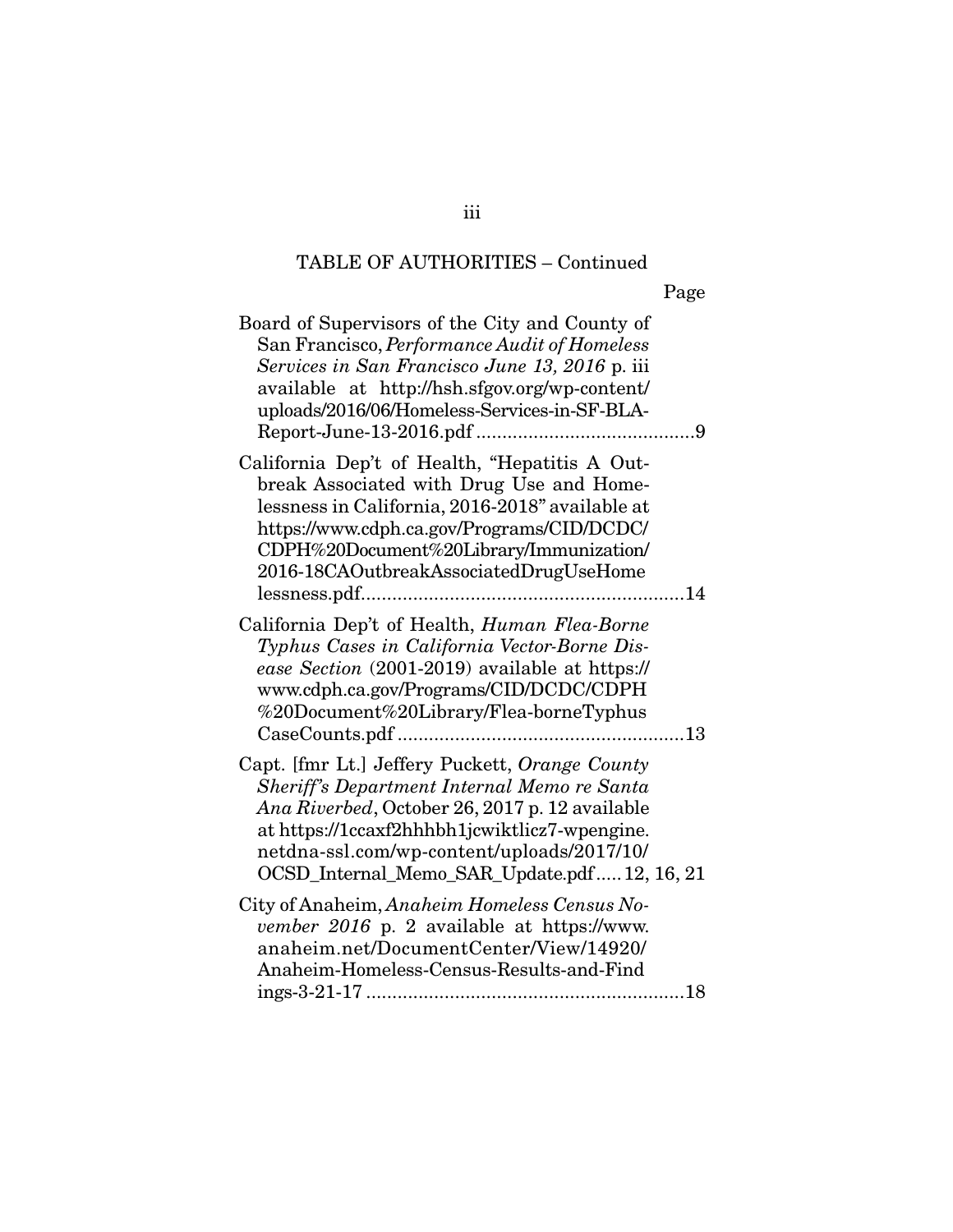| County of Orange, Building the System of Care<br>April 17, 2018 p. 40 available at http://cams.<br>ocgov.com/Web_Publisher_Sam_Special/Agenda<br>04_17_2018_files/images/APRIL%2017%20<br>2018%20PRESENTATION%20-%20FINAL%20-                                                    |
|----------------------------------------------------------------------------------------------------------------------------------------------------------------------------------------------------------------------------------------------------------------------------------|
| County of Santa Cruz, <i>Hepatitis A Virus (HAV)</i><br>available at https://www.santacruzhealth.<br>org/HSAHome/HSADivisions/PublicHealth/<br>CommunicableDiseaseControl/HepatitisA.aspx 15                                                                                     |
| Daniel Kim, 'When You Gotta Go, What Do You<br>Do?' Popular Beach Near Homeless Camps<br>Tests High for E. Coli, SACRAMENTO BEE, Sep-<br>tember 11, 2019 available at https://www.sac<br>bee.com/news/local/sacramento-tipping-point/<br>article234979472.html#storylink=cpy 16  |
| Doug Smith, <i>Q&amp;A: Demystifying L.A.'s System</i><br>of Homeless Shelters, LOS ANGELES TIMES,<br>September 29, 2017 available at https://www.<br>latimes.com/local/lanow/la-me-shelter-q-a-2017                                                                             |
| Emily Zanotti, LAPD Officers Treated for Ty-<br>phoid Fever, 'Typhus-Like' Symptoms After<br>Working Near Homeless Encampments, DAILY<br>WIRE, June 2, 2019 available at https://www.<br>dailywire.com/news/47935/lapd-officers-treated-<br>typhoid-fever-typhus-emily-zanotti13 |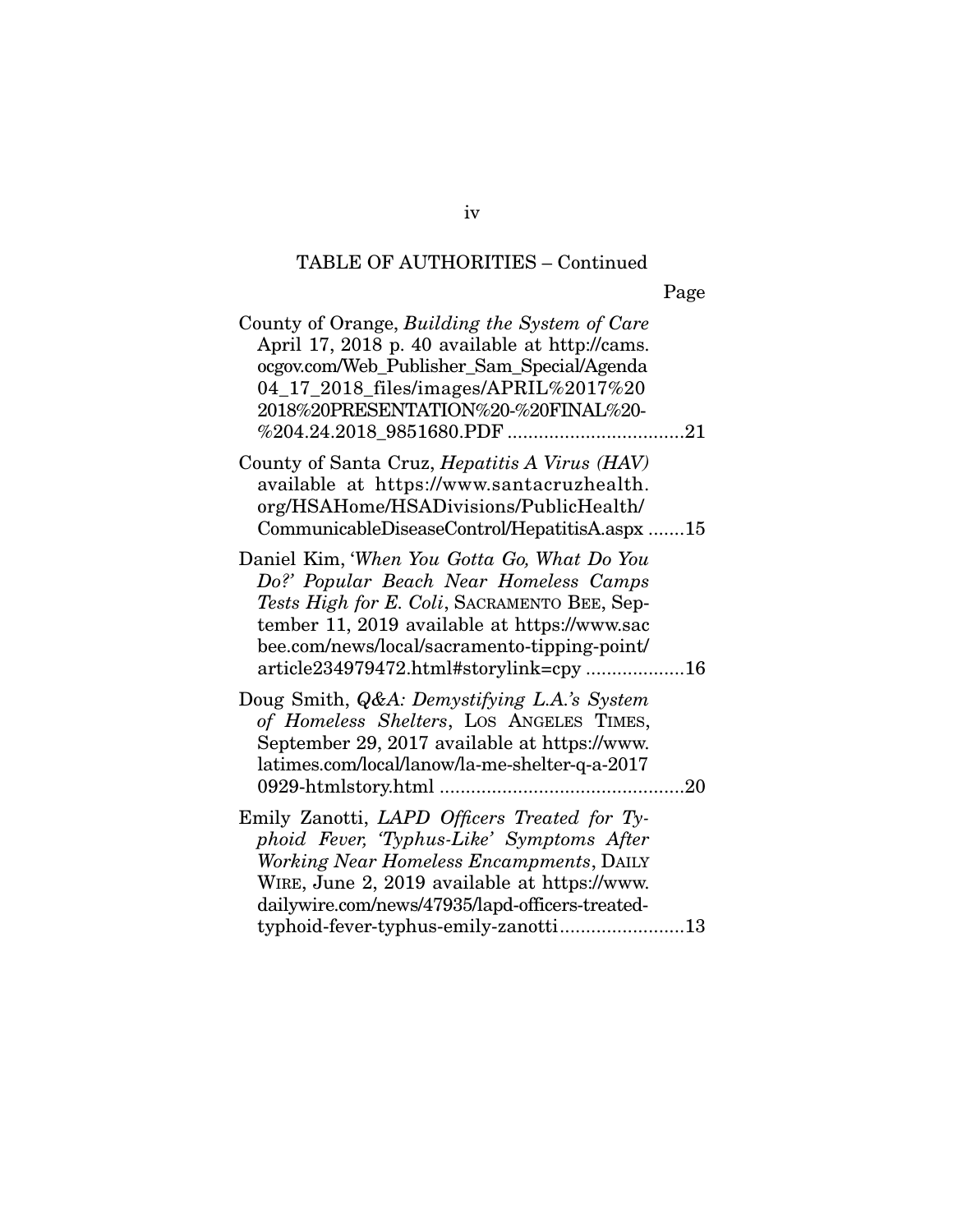| Erika Mahoney, Monterey County Declares Hep-<br>atitis A Outbreak Among Homeless, KQED<br>News, February 7, 2018 available at https://<br>www.kqed.org/news/11648643/monterey-county-<br>declares-hepatitis-a-outbreak-among-home                                                        |  |
|------------------------------------------------------------------------------------------------------------------------------------------------------------------------------------------------------------------------------------------------------------------------------------------|--|
| League of California Cities, Homelessness Task<br>Force Report: Tools and Resources for Cities<br>and Counties February 2018 p. 2 available at<br>https://www.cacities.org/Resources-Documents/<br>Policy-Advocacy-Section/Hot-Issues/Homeless-<br>Resources/League-CSAC-Task-Force/HTF- |  |
| Los Angeles Homeless Services Authority, 2017<br>HIC Data Summary available at https://www.<br>lahsa.org/documents?id=1562-2017-hic-data-                                                                                                                                                |  |
| Los Angeles Homeless Services Authority, 2017-<br>2018 Final Report available at https://www.<br>lahsa.org/dashboards?id=34-17-18-final-report 20                                                                                                                                        |  |
| Los Angeles Police Department, 2018 4th Quar-<br>ter Report on Homelessness, January 29, 2019<br>p. 2 available at http://www.lapdpolicecom.lacity.<br>org/031219/ BPC_19-0073.pdf  10, 11, 18                                                                                           |  |
| Madeleine Parker, Serious Crime in Santa Mon-<br>ica Rises 8.8 Percent, SANTA MONICA DAILY<br>PRESS, January 30, 2019 available at https://<br>www.smdp.com/serious-crime-in-santa-monica-                                                                                               |  |

v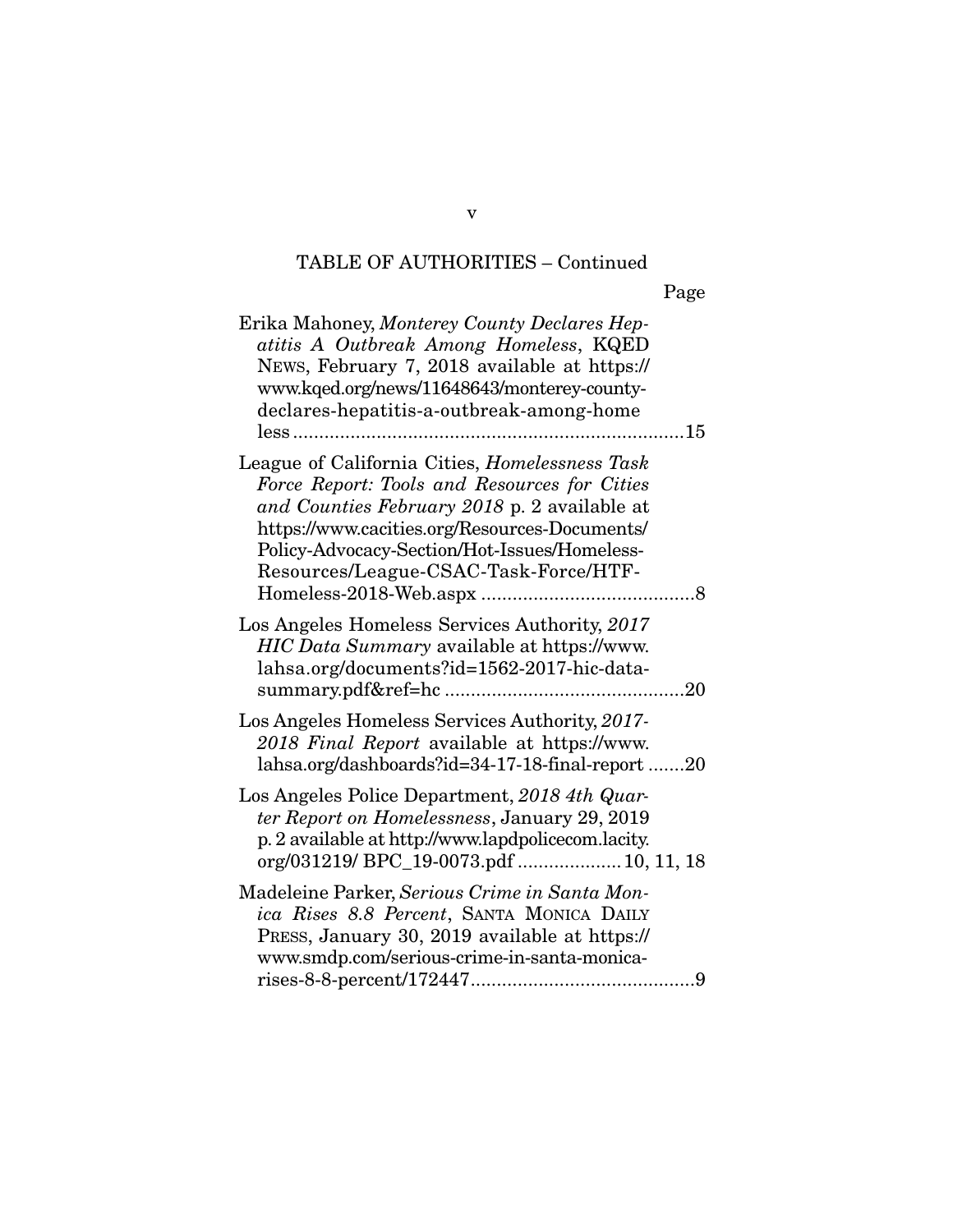| National Coalition for the Homeless, Vulnerable<br>to Hate: A Survey of Bias-Motivated Violence<br><b>Against People Experiencing Homelessness in</b><br>2016-2017 p. 41 available at https://national<br>homeless.org/wp-content/uploads/2019/01/hate-<br>crimes-2016-17-final_for-web2.pdf 10 |   |
|-------------------------------------------------------------------------------------------------------------------------------------------------------------------------------------------------------------------------------------------------------------------------------------------------|---|
| Sacramento Police Department, <i>Homeless Re-</i><br>sponse Metrics (2019) available at https://www.<br>cityofsacramento.org/Police/Resources/Homeless-<br>and-Mental-Health-Outreach/Homeless-Metrics8                                                                                         |   |
| San Diego County Health and Human Services<br>Agency, <i>Hepatitis A Outbreak</i> , available at<br>https://www.sandiegocounty.gov/content/sdc/<br>hhsa/programs/phs/community_epidemiology/<br>dc/Hepatitis_A/outbreak.html 14                                                                 |   |
| San Diego Regional Task Force on the Homeless,<br>2017 Weallcount Annual Report available at<br>https://www.rtfhsd.org/wp-content/uploads/2017/                                                                                                                                                 |   |
| Theresa Clift and Michael Finch II, Police called<br>nearly 800 times to a Sacramento homeless<br>shelter. Will new shelters be safer?, SACRA-<br>MENTO BEE, September 11, 2019 available at<br>https://www.sacbee.com/news/local/homeless/                                                     | 9 |

vi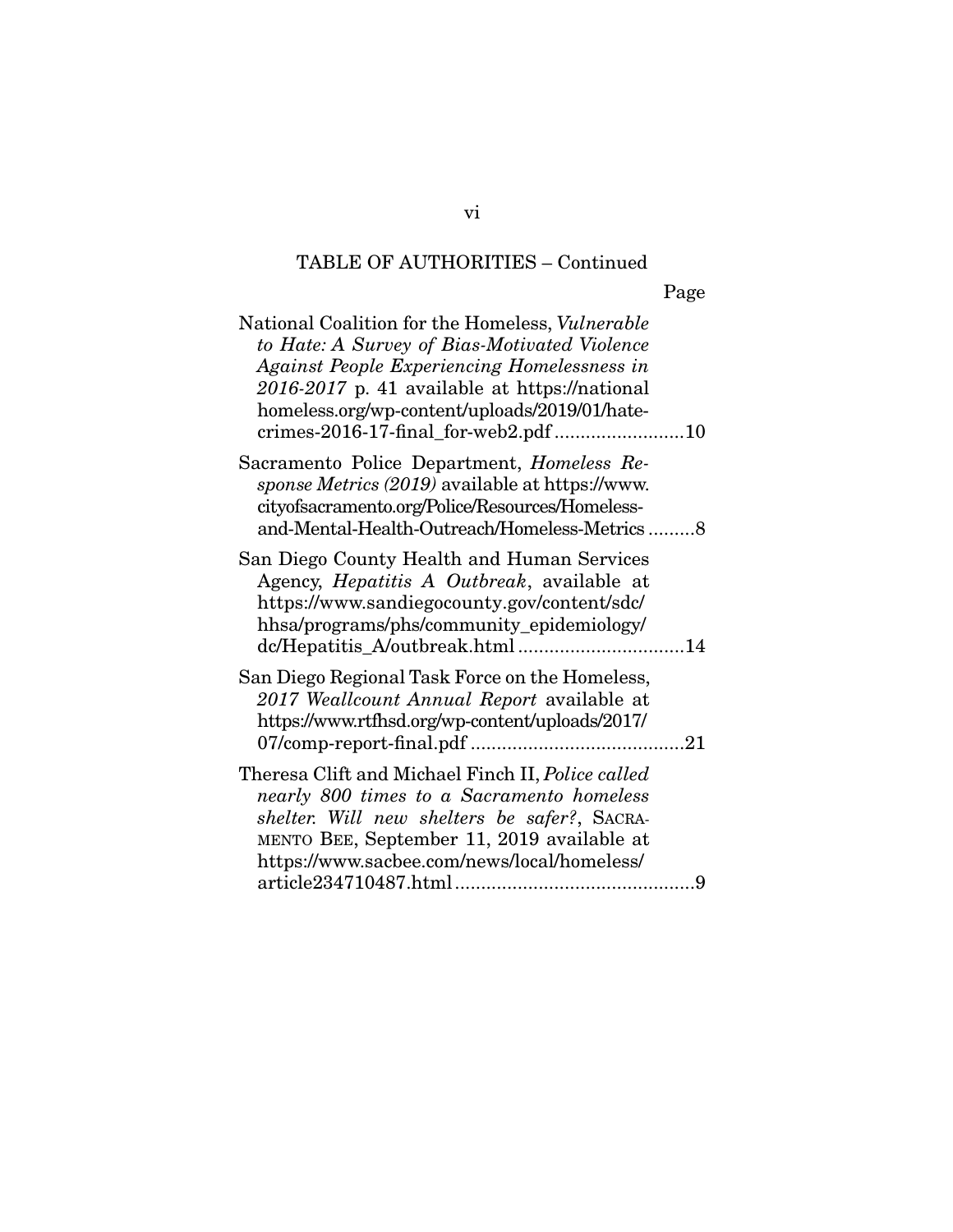Page

| Theresa Walker, Thousands of Pounds of Hu-<br>man Waste, Close to 14,000 Hypodermic Nee-<br>dles Cleaned Out from Santa Ana River<br>Homeless Encampments, ORANGE COUNTY<br>REGISTER March 8, 2018 available at https://<br>www.ocregister.com/2018/03/08/thousands-of-<br>pounds-of-human-waste-close-to-14000-hypo<br>dermic-needles-cleaned-out-from-santa-ana-<br>river-homeless-encampments/16 |  |
|-----------------------------------------------------------------------------------------------------------------------------------------------------------------------------------------------------------------------------------------------------------------------------------------------------------------------------------------------------------------------------------------------------|--|
| Tom Christensen, Local Public Health Emer-<br>gency for Hepatitis A Outbreak Ratified by<br>Board of Supervisors, COUNTY NEWS CENTER,<br>September 6, 2017 available at https://www.<br>countynewscenter.com/local-public-health-<br>emergency-for-hepatitis-a-outbreak-ratified-by-                                                                                                                |  |
| U.S. Dept. of Housing and Urban Development,<br>2018 Continuum of Care Homeless Assistance<br>Programs Homeless Populations and Subpop-<br>ulations - California January 24, 2018 avail-<br>able at https://files.hudexchange.info/reports/<br>published/CoC_PopSub_State_CA_2018.pdf 7, 18                                                                                                         |  |
| U.S. Dept. of Housing and Urban Development,<br>2018 Continuum of Care Homeless Assistance<br>Programs Homeless Populations and Subpop-<br>ulations - Boise/Ada County January 31, 2018<br>available at https://files.hudexchange.info/<br>reports/published/CoC_PopSub_CoC_ID-500-                                                                                                                 |  |

vii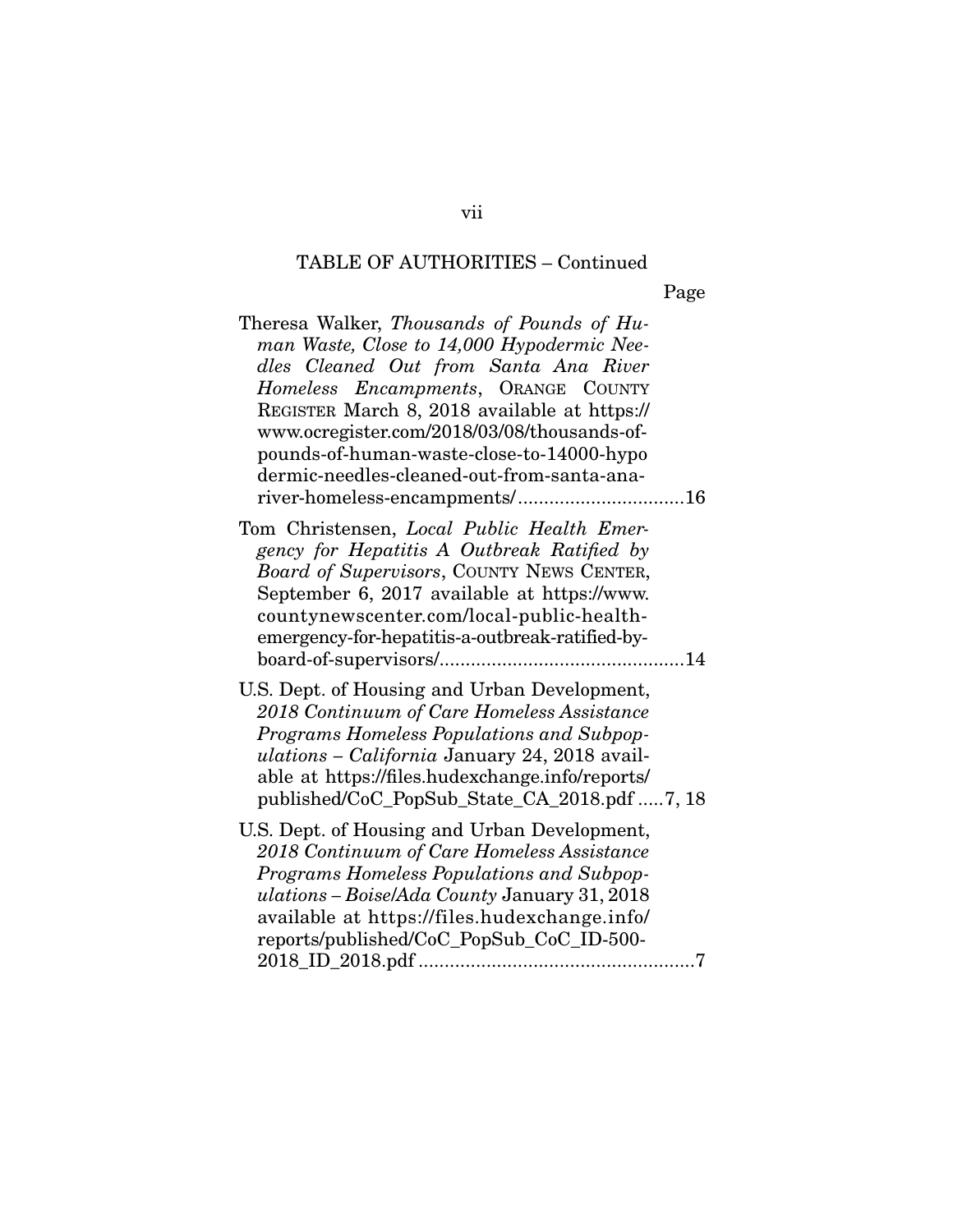Page

| U.S. Dept. of Housing and Urban Development,    |  |
|-------------------------------------------------|--|
| 2018 Continuum of Care Homeless Assistance      |  |
| Programs Homeless Populations and Subpop-       |  |
| ulations - California January 24, 2018 avail-   |  |
| able at https://files.hudexchange.info/reports/ |  |
| published/CoC_PopSub_CoC_CA-600-2018_CA_        |  |
|                                                 |  |
| United States Interagency Council on Home-      |  |
| lessness, California Homeless Statistics avail- |  |
| able at https://www.usich.gov/homelessness-     |  |
| statistics/ca.                                  |  |
|                                                 |  |

viii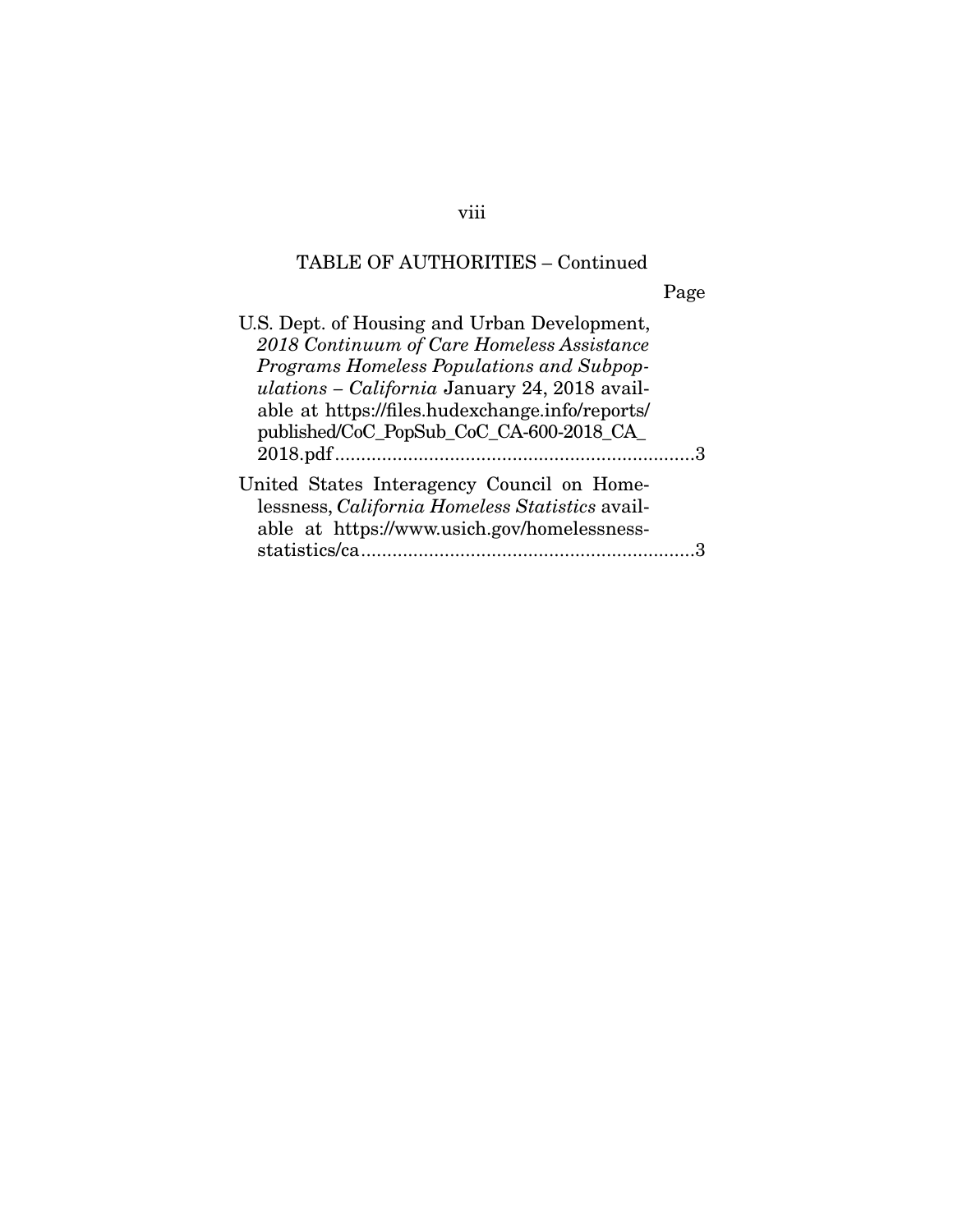#### STATEMENT OF INTEREST OF AMICI CURIAE

 Amici Curiae are the California State Sheriffs' Association ("CSSA"), the California Police Chiefs Association ("CPCA") and the California Peace Officers' Association ("CPOA").1

 CSSA is a non-profit professional organization that represents each of the 58 California Sheriffs. It was formed to allow the sharing of information and resources between sheriffs and departmental personnel in order to allow for the general improvement of law enforcement throughout the State of California. CPCA represents virtually all of the more than 400 municipal chiefs of police in California. CPCA seeks to promote and advance the science and art of police administration and crime prevention, by developing and disseminating professional administrative practices for use in the police profession. It also furthers police cooperation and the exchange of information and experience throughout California. Finally, CPOA represents more than 35,000 peace officers, of all ranks, throughout the State of California. CPOA provides professional development and training for peace officers, and reviews and comments on legislation and other matters impacting law enforcement.

<sup>1</sup> Pursuant to SUP. CT. R. 37.6, Amici affirm that no counsel for a party authored this Brief in whole or in part and that no person other than Amici, its members, or its counsel has made any monetary contributions intended to fund the preparation or submission of this Brief. Amici have received consent and timely notification from all parties to the filing of this Brief.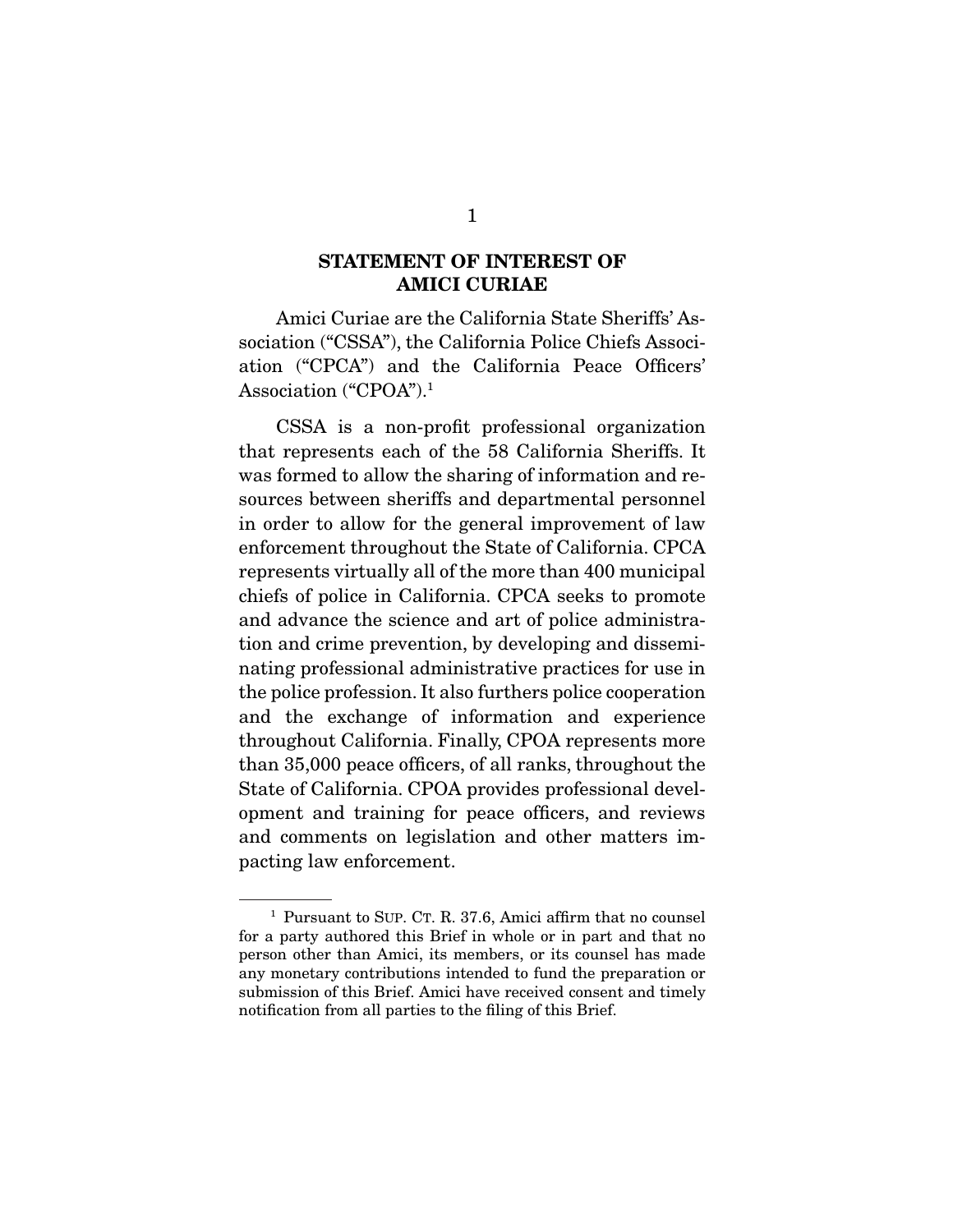Amici have identified this matter as one in which their expertise may be of assistance to the Court and wish to draw the Court's attention to the potentially sweeping operational impact of the Court's decision on local law enforcement agencies throughout the State. Amici urge the Court to grant the Petition for Writ of Certiorari because the issues presented will have a profound impact on the members of each Association, as well as on all the law enforcement agencies and peace officers in the State of California, and the general public.

#### SUMMARY OF ARGUMENT

--------------------------------- ---------------------------------

 Amici are familiar with the Petition filed by the City of Boise and do not seek to duplicate the Petitioner's arguments. Rather, Amici wish to discuss the practical implications that the Ninth Circuit's underlying decision is having, and will continue to have, on law enforcement throughout the State of California. Amici also wish to emphasize the exceptional public importance of the questions presented by the Petition from the perspective of those whose profession brings them in contact with the homeless population on a daily basis in the course of their duties as peace officers.

 Local municipalities have the legal authority to pass ordinances that regulate the health, safety and welfare of their citizens. These municipalities also have the expertise to determine how to best address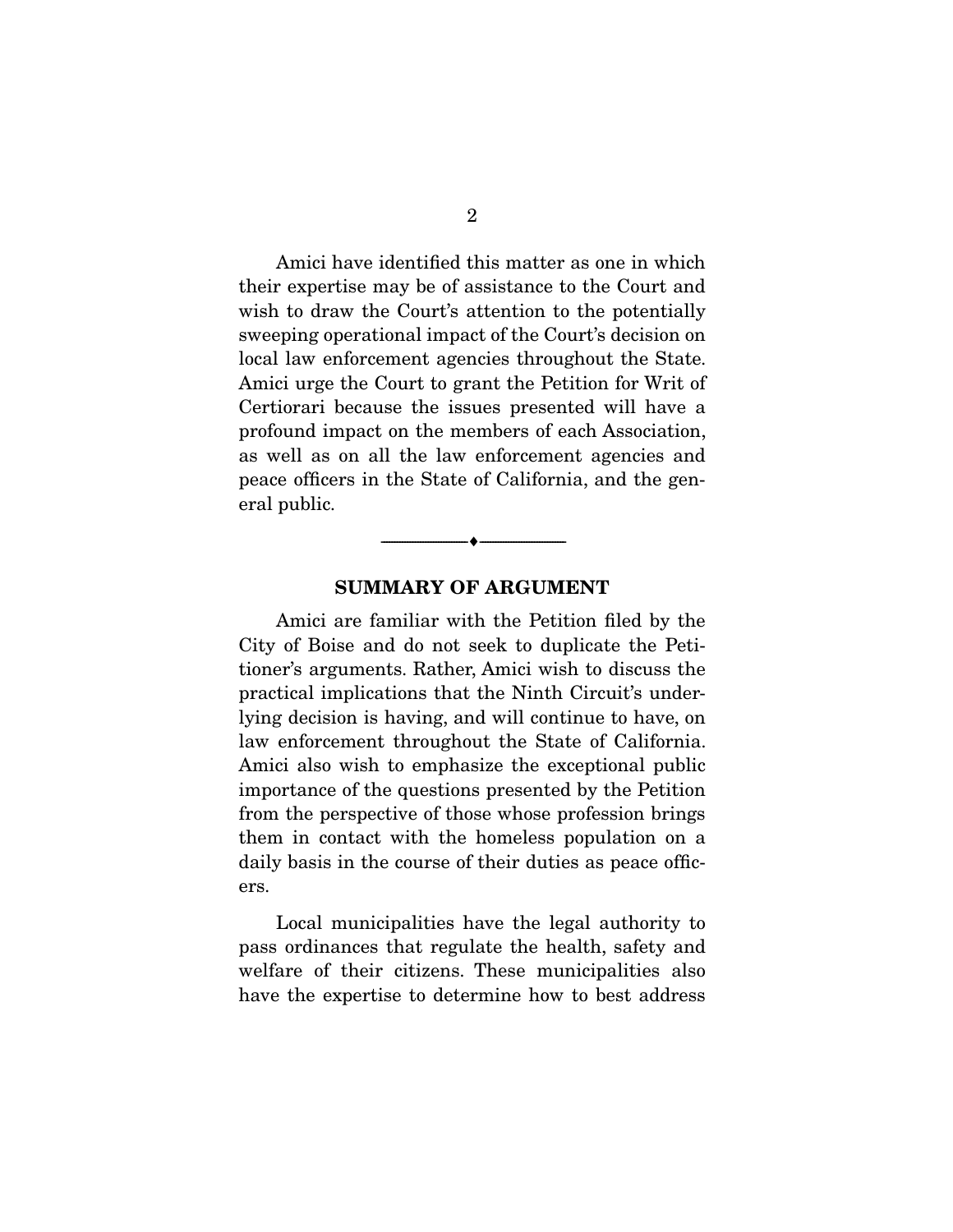the difficult and sensitive issues raised by the increasing homeless populations in their jurisdictions. Indeed, the States' core police powers have always included authority to define criminal law and to protect the health, safety, and welfare of their citizens. *See Brecht v. Abrahamson*, 507 U.S. 619, 635, 123 L. Ed. 2d 353, 113 S. Ct. 1710 (1993); *see also Whalen v. Roe*, 429 U.S. 589, 603, n. 30, 51 L. Ed. 2d 64, 97 S. Ct. 869 (1977).

 The problems presented by the ever-increasing homeless population and the concomitant proliferation of homeless encampments have created a crisis of epic proportions on the streets of cities across the United States. With 129,972 individuals experiencing homelessness on any given day as of January 2018 – the highest in the Nation – no state has felt the impact of this crisis more severely than the State of California.2 And as first responders, no profession faces the crisis in a more direct way on a daily basis than that of law enforcement.

 Police officers "are the guardians of the peace and security of the community, and the efficiency of our whole system, designed for the purpose of maintaining law and order, depends upon the extent to which such officers perform their duties . . . ". *Christal v. Police* 

<sup>2</sup> United States Interagency Council on Homelessness, *California Homeless Statistics* available at https://www.usich.gov/ homelessness-statistics/ca; *see also* U.S. Dept. of Housing and Urban Development, *2018 Continuum of Care Homeless Assistance Programs Homeless Populations and Subpopulations – California*  January 24, 2018 available at https://files.hudexchange.info/ reports/published/CoC\_PopSub\_State\_CA\_2018.pdf.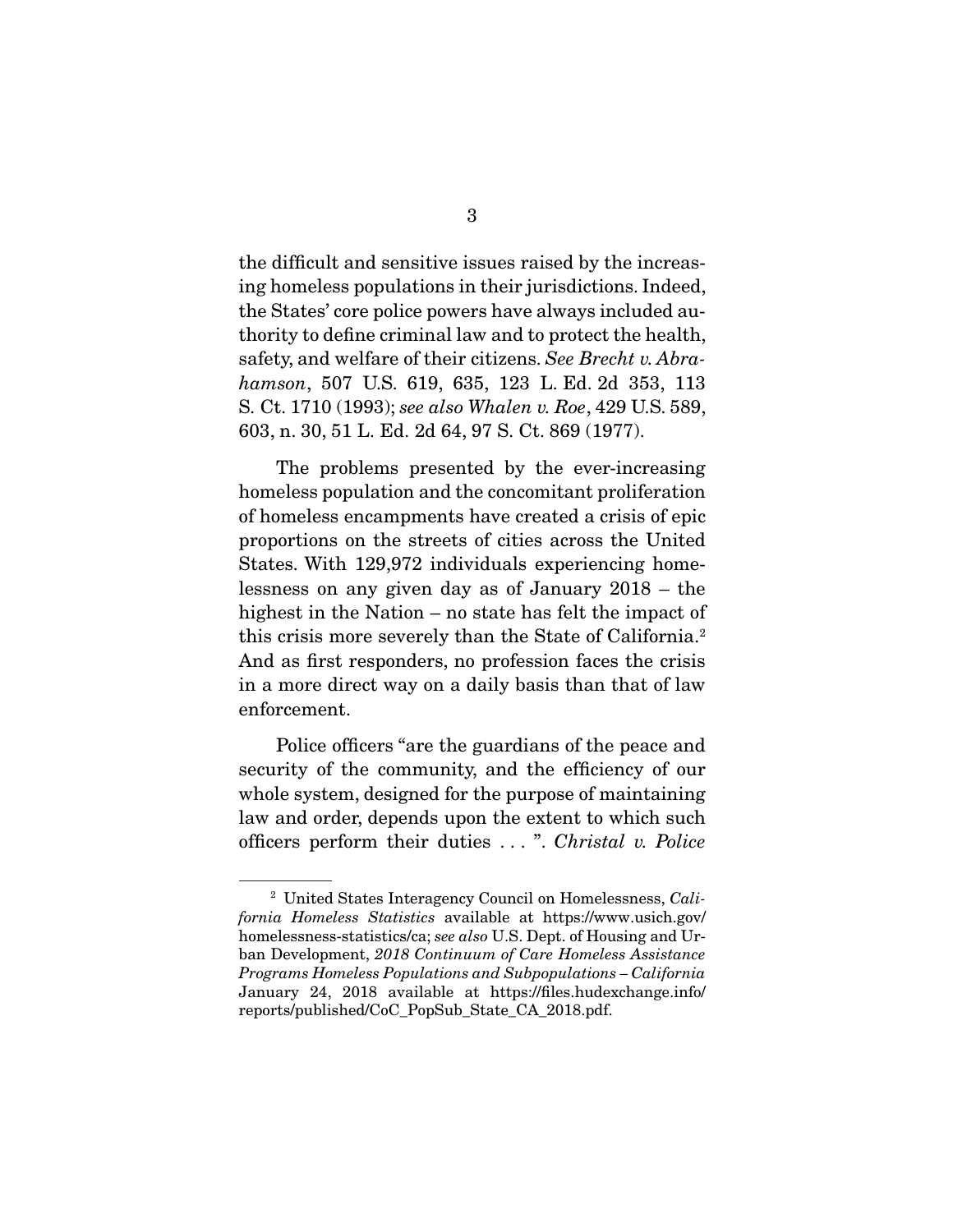*Com. of San Francisco*, 33 Cal. App. 2d 564, 567 (1939). Indeed, the most basic function of law enforcement agencies is to protect the safety of the public.

 In order to carry out these duties, society has granted peace officers great authority, including the power to cite and arrest persons for violating the law. This authority provided to peace officers, however, is not without strict limitations designed to ensure that peace officers do not abuse this authority. Courts are constantly called upon to balance the immeasurable value of effective law enforcement – to the individual citizen and to society in general – against precious individual constitutional rights.

 Prior to *Martin*, enforcement of generally applicable criminal laws was the province of local law enforcement agencies regardless of the "involuntariness" of the conduct at issue. The expansive interpretation given to the Eighth Amendment by the Ninth Circuit impermissibly intrudes on core peace officer functions, impairs law enforcement's ability to protect public safety and fails to provide law enforcement sufficient direction or flexibility to make critical decisions regarding citing individuals for violations of basic health and safety laws. In short, the *Martin* decision leaves law enforcement officers in a very difficult position in their struggle to ensure the health and public safety for all persons whom they serve.

 For law enforcement, the Ninth Circuit's lack of analysis, lack of clarity on the legal standard and failure to explain what is meant by basic terms within the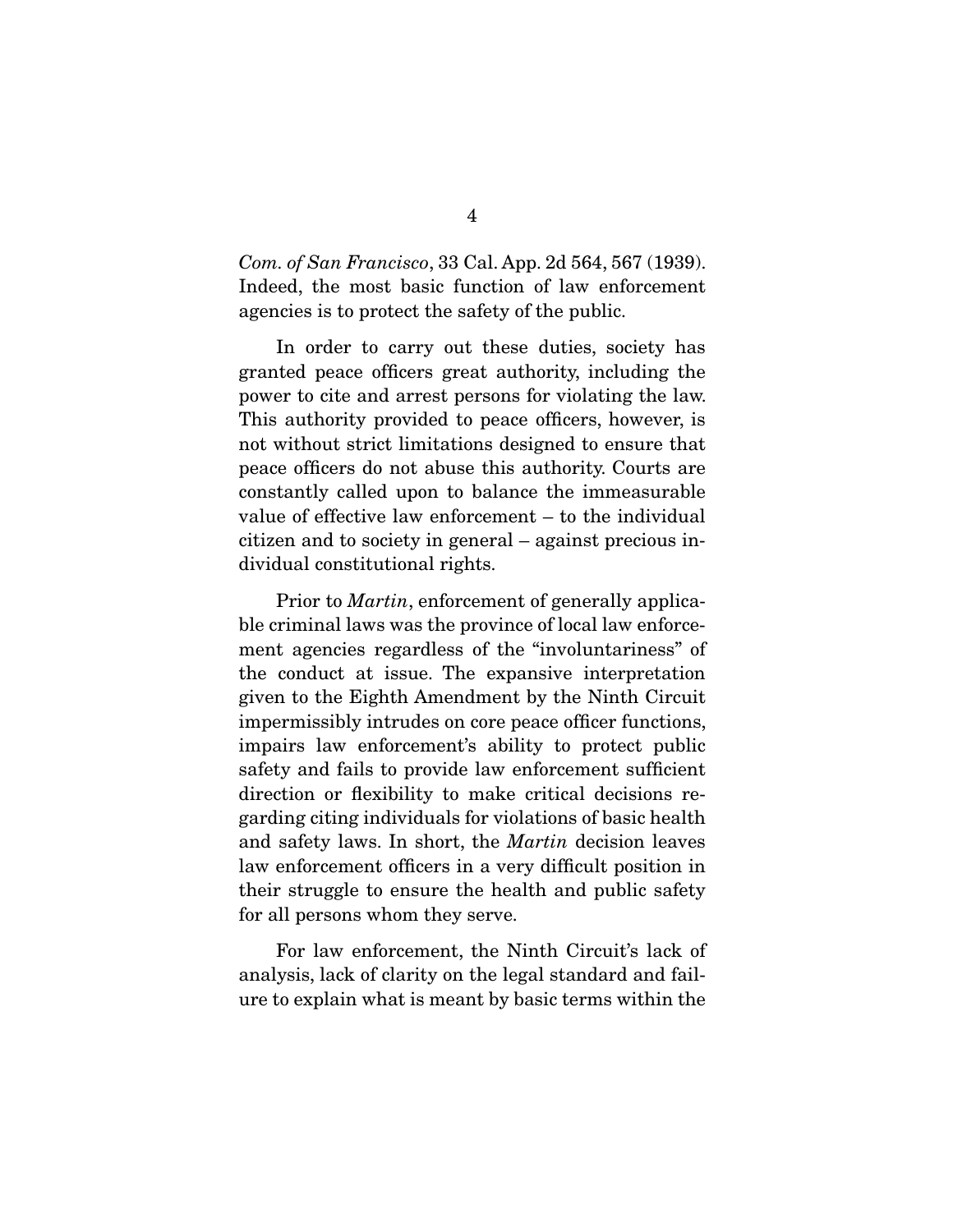decision such as "shelter," "availability" and "involuntary" present more than an interesting cerebral exercise. Instead, for peace officers on the street, who are making thousands of contacts each month with the homeless population on their city's streets, the underdeveloped and confusing decision provides law enforcement agencies with sparse direction as to the scope of their authority in those day-to-day policing contacts or with respect to how they must act to avoid future liability. In sum, *Martin* imposes an amorphous standard that is impossible for officers, or courts, to apply in a fair and consistent manner. In addition, the *Martin* decision significantly burdens peace officers in their daily duties and creates substantial civil liability exposure for those officers.

 Amici's members need this Court's guidance concerning a clear and consistent interpretation of the liability standard governing law enforcement interactions with the homeless population, and the scope of laws that permissibly may be enforced as to this population. Amici believe the resolution of the questions raised by this case are extremely important and submit this Brief seeking guidance out of concern that the laws fostered to ensure the health and safety of both the homeless population and the public at large should not be compromised by vague and impracticable constitutional standards. Amici and their members further have an interest in ensuring that law enforcement agencies and peace officers have appropriate flexibility to make critical decisions regarding citations and arrests for violations of basic health and safety laws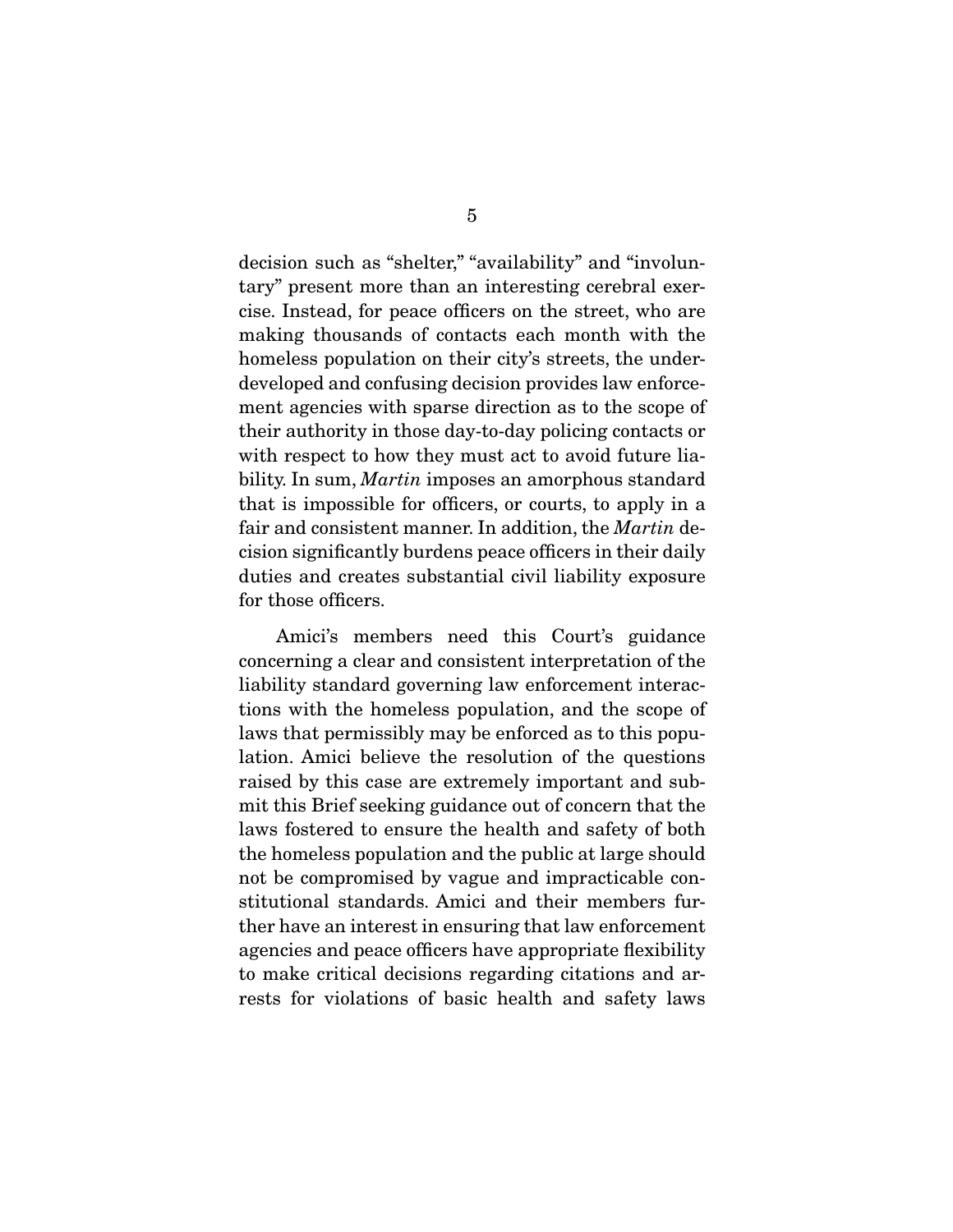without facing the specter of monetary damages, attorneys' fees awards, and defense costs that are associated with civil lawsuits.

 Unfortunately, there is no easy answer to the problem of homelessness and there is no single tool that will solve this crisis. Amici wish to make it very clear that they, by no means, argue for the criminalization of the homeless. Law enforcement agencies in California remain steadfast in their commitment to improving the lives of persons experiencing homelessness, by partnering with social service agencies and community groups to address homelessness, while maintaining cities and counties that are safe, clean and accessible to all. To successfully reduce homelessness and homeless encampments, California law enforcement must continue to be innovative and must be able to employ each and every tool at their disposal. Enforcement of the type of ordinances at issue in *Martin* is simply one tool, and a vital one, that should be available to law enforcement. Accordingly, Amici respectfully support the City of Boise's Petition for Writ of Certiorari.

#### ARGUMENT

--------------------------------- ---------------------------------

### I. Homelessness is a Critical Issue in California Policing

 The disparate practical impact on California of the *Martin* decision, arising out of Boise, Idaho, is staggering. In 2018, Boise, and the county in which it sits, had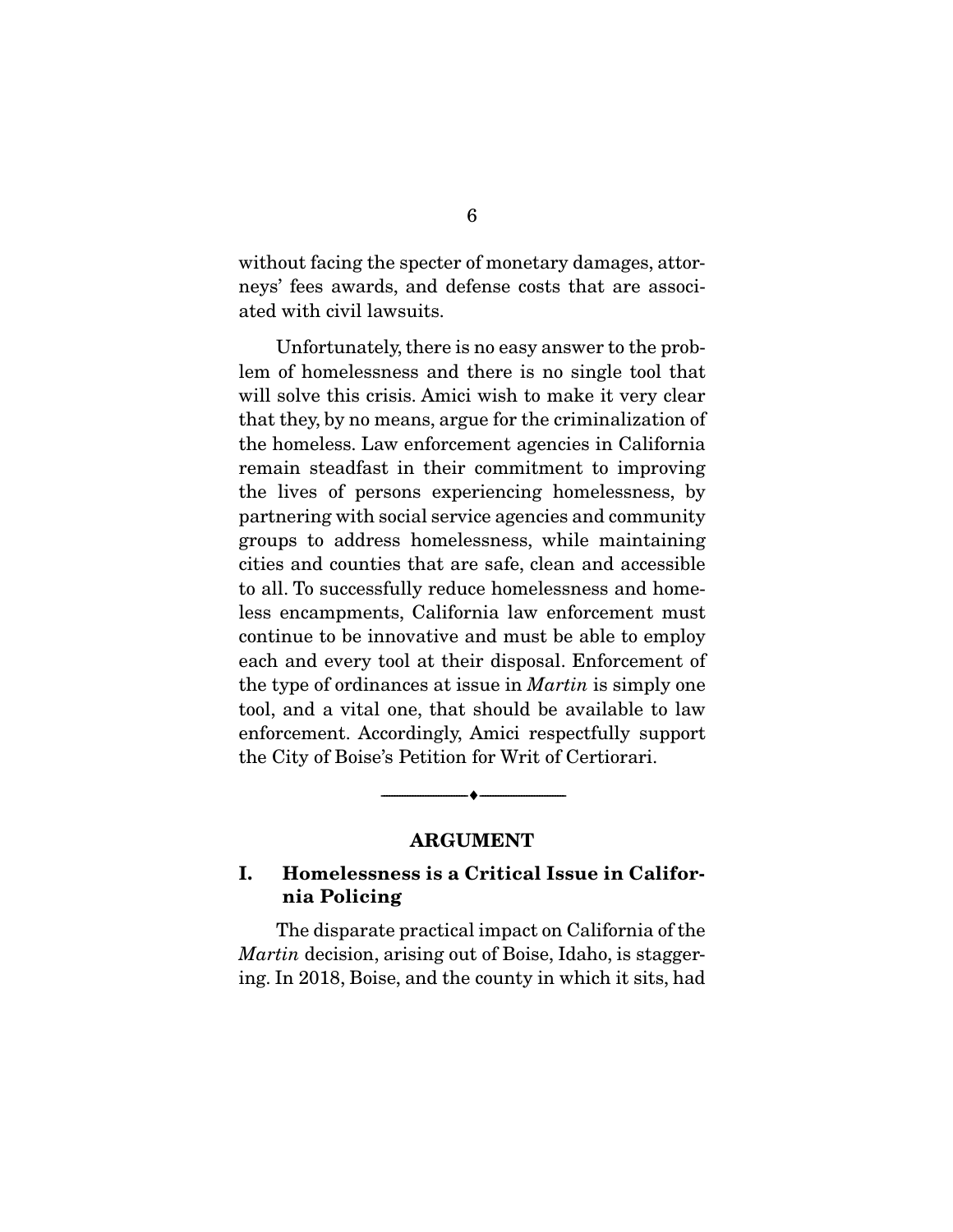117 unsheltered homeless individuals.3 That same year, Los Angeles and the county in which it sits, had 36,461 unsheltered individuals – over 300 times more than Boise.4 To say that the homelessness problems in different cities require different approaches, strategies and tools is a gross understatement. Preventing the use of a tool by the Boise Police Department simply does not have the same effect as preventing the use of the same tool by the Los Angeles Police Department. Additionally, while the open questions raised by *Martin* may prove difficult to answer in Boise – such as how to calculate the total homeless population day-to-day – those questions become impossible to answer in cities such as Los Angeles, San Francisco, and San Diego whose homeless populations are so large that counts take days to complete and are admittedly still not 100 percent accurate. In short, the practical consequences of the *Martin* decision on California law enforcement are nothing short of dire.

<sup>3</sup> U.S. Dept. of Housing and Urban Development, *2018 Continuum of Care Homeless Assistance Programs Homeless Populations and Subpopulations – Boise*/*Ada County* January 31, 2018 available at https://files.hudexchange.info/reports/published/ CoC\_ PopSub\_CoC\_ID-500-2018\_ID\_2018.pdf.

<sup>4</sup> U.S. Dept. of Housing and Urban Development, *2018 Continuum of Care Homeless Assistance Programs Homeless Populations and Subpopulations – Los Angeles City & County* January 24, 2018 available at https://files.hudexchange.info/reports/published/ CoC\_PopSub\_CoC\_CA-600-2018\_CA\_2018.pdf.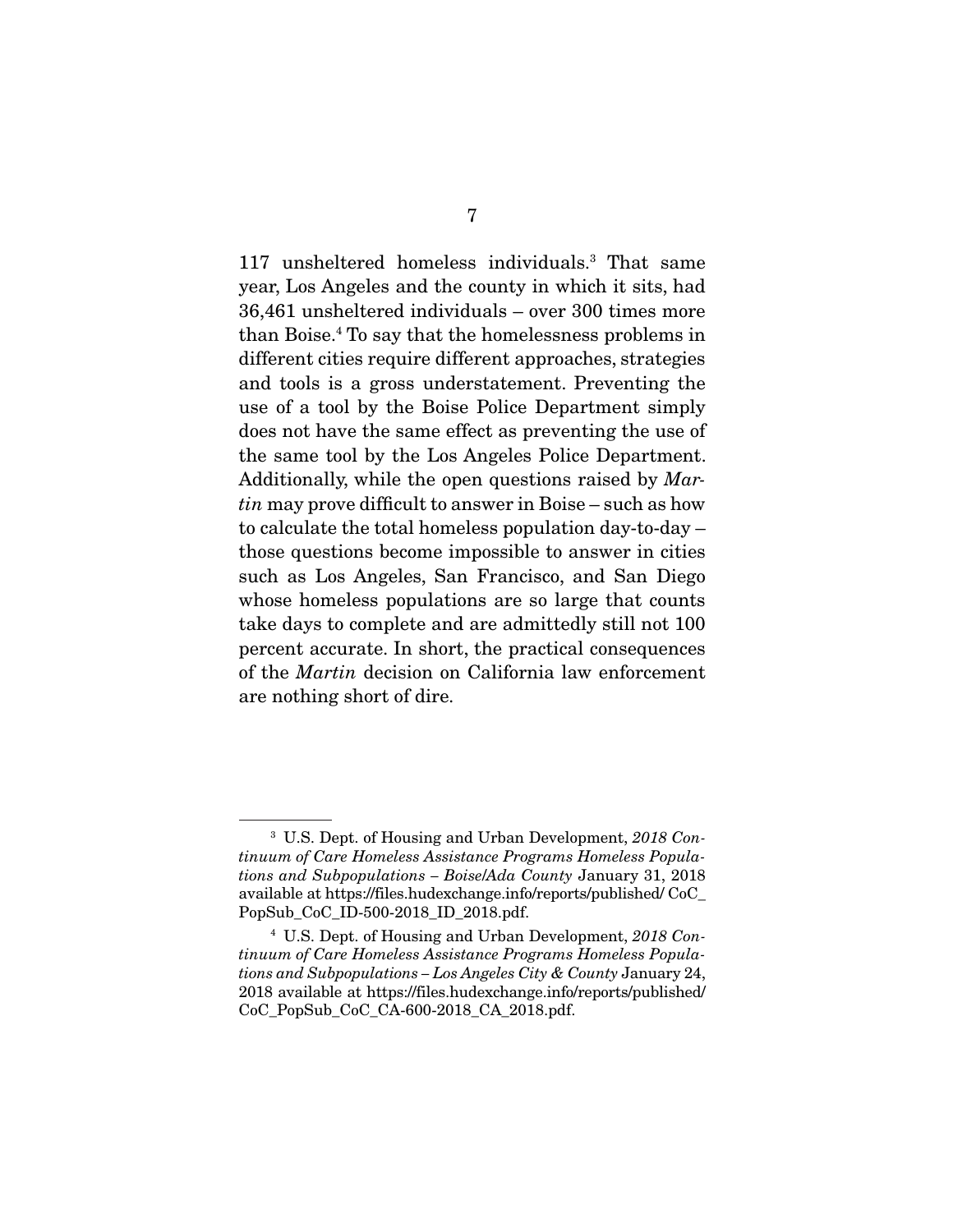#### a. California Law Enforcement Agencies Receive Thousands of Homeless-Related Calls for Service

 Without question, homelessness presents one of the most significant challenges to California law enforcement today especially with the explosion of homeless encampments in cities throughout the State. Though the numbers are staggering in the major California cities mentioned above, "[r]ural and suburban parts of the state are equally impacted by this crisis – the largest percentage increases since 2007 have been in the far north (330 percent), El Dorado County (151 percent), Sonoma County (121 percent), Monterey and San Benito counties (115 percent), Yuba and Sutter counties (94 percent) and Placer and Nevada counties  $(74$  percent)."<sup>5</sup>

 California law enforcement agencies are inundated by calls and/or complaints related to homeless persons and homeless encampments. For example, Sacramento Police Department received 3,416 homeless-related calls for service in April 2019, 3,286 calls in March 2019, and 3,357 calls in February 2019.6 When a new shelter opened in that City, the

<sup>5</sup> League of California Cities, *Homelessness Task Force Report: Tools and Resources for Cities and Counties February 2018* p. 2 available at https://www.cacities.org/Resources-Documents/ Policy-Advocacy-Section/Hot-Issues/Homeless-Resources/League-CSAC-Task-Force/HTF-Homeless-2018-Web.aspx.

<sup>6</sup> Sacramento Police Department, *Homeless Response Metrics (2019)* available at https://www.cityofsacramento.org/Police/ Resources/Homeless-and-Mental-Health-Outreach/Homeless-Metrics.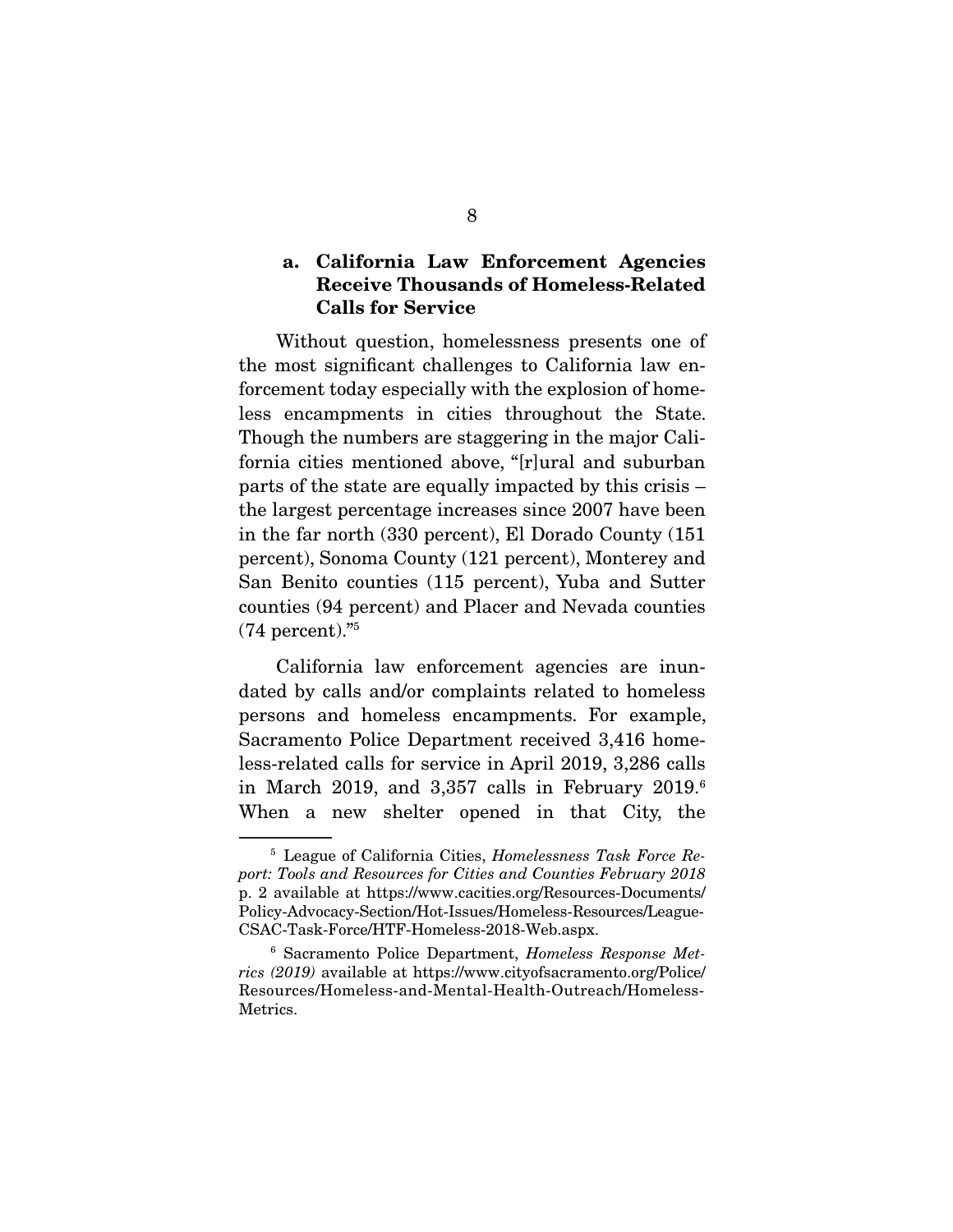Sacramento Police received nearly 800 calls made from in and around the shelter alone during the 17 months the facility was open.7 In 2018, the Santa Monica Police Department reported that roughly 30 percent of the Department's calls for service were homeless-related.8 And, in 2015, San Francisco Police Department officers were dispatched to a staggering 57,249 incidents initiated by calls from the public about homeless-related quality of life legal violations.9 As such, it is no exaggeration to say that California peace officers spent a substantial portion of their day-to-day policing dealing with homeless-related issues.

#### b. Homelessness Has A Significant Impact on Crime Rates

 In addition to simply dealing with an overwhelming volume of calls for service, the homelessness problem in California impacts the very heart of law enforcement – crime rates. Homelessness-related

<sup>7</sup> Theresa Clift and Michael Finch II, *Police called nearly 800 times to a Sacramento homeless shelter. Will new shelters be safer?*, SACRAMENTO BEE, September 11, 2019 available at https:// www.sacbee.com/news/ local/homeless/article234710487.html.

<sup>8</sup> Madeleine Parker, *Serious Crime in Santa Monica Rises 8.8 Percent*, SANTA MONICA DAILY PRESS, January 30, 2019 available at https://www.smdp.com/serious-crime-in-santa-monica-rises-8-8-percent/172447.

<sup>&</sup>lt;sup>9</sup> Board of Supervisors of the City and County of San Francisco, *Performance Audit of Homeless Services in San Francisco*  June 13, 2016 p. iii available at http://hsh.sfgov.org/wp-content/ uploads/2016/06/Homeless-Services-in-SF-BLA-Report-June-13- 2016.pdf.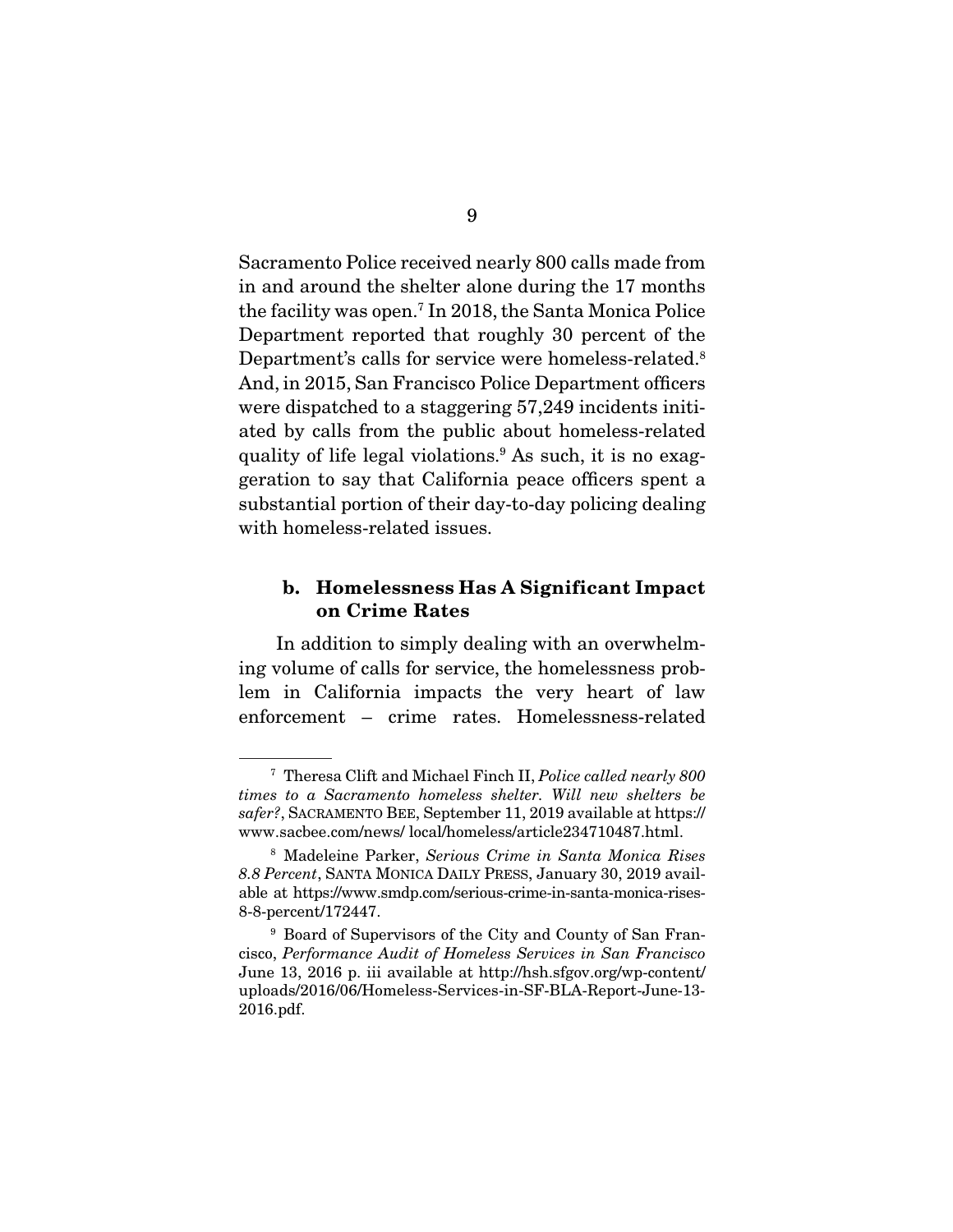crime rates are significant both in terms of crimes against the homeless and also crimes committed by the homeless. In Los Angeles in 2017, there were a total of 4,400 "homeless involved" violent and property crimes, defined as crimes involving either a homeless suspect, homeless victim or both.<sup>10</sup> In 2018, there were a total of 6,671 homeless involved violent and property crimes – reflecting a 52 percent increase in those crimes. *Id.* This increase is particularly disturbing in light of the fact that there was a 2 percent *decrease* in overall citywide crime in Los Angeles between 2017 and 2018.

 Persons experiencing homelessness are amongst the most vulnerable persons in society. In 2017 in Los Angeles, 1,762 persons experiencing homelessness were reported to be victims of a violent or property crime. In 2018 there were 2,965 such victims reflecting a stunning 68 percent increase in crimes against homeless victims. *Id*. The most significant changes in crimes with a homeless victim between 2017 and 2018 were robbery, with an 89 percent increase, larceny, with an 86 percent increase, and rape with a 71 percent increase. *Id*.

 Statewide, the National Coalition for the Homeless found that in 2016 and 2017, there were 26 lethal attacks against the homeless.11 Indeed, the problem of

<sup>10</sup> Los Angeles Police Department, *2018 4th Quarter Report on Homelessness*, January 29, 2019 p. 2 available at http://www. lapdpolicecom.lacity.org/031219/ BPC\_19-0073.pdf.

<sup>11</sup> National Coalition for the Homeless, *Vulnerable to Hate: A Survey of Bias-Motivated Violence Against People Experiencing Homelessness in 2016-2017* p. 41 available at https://national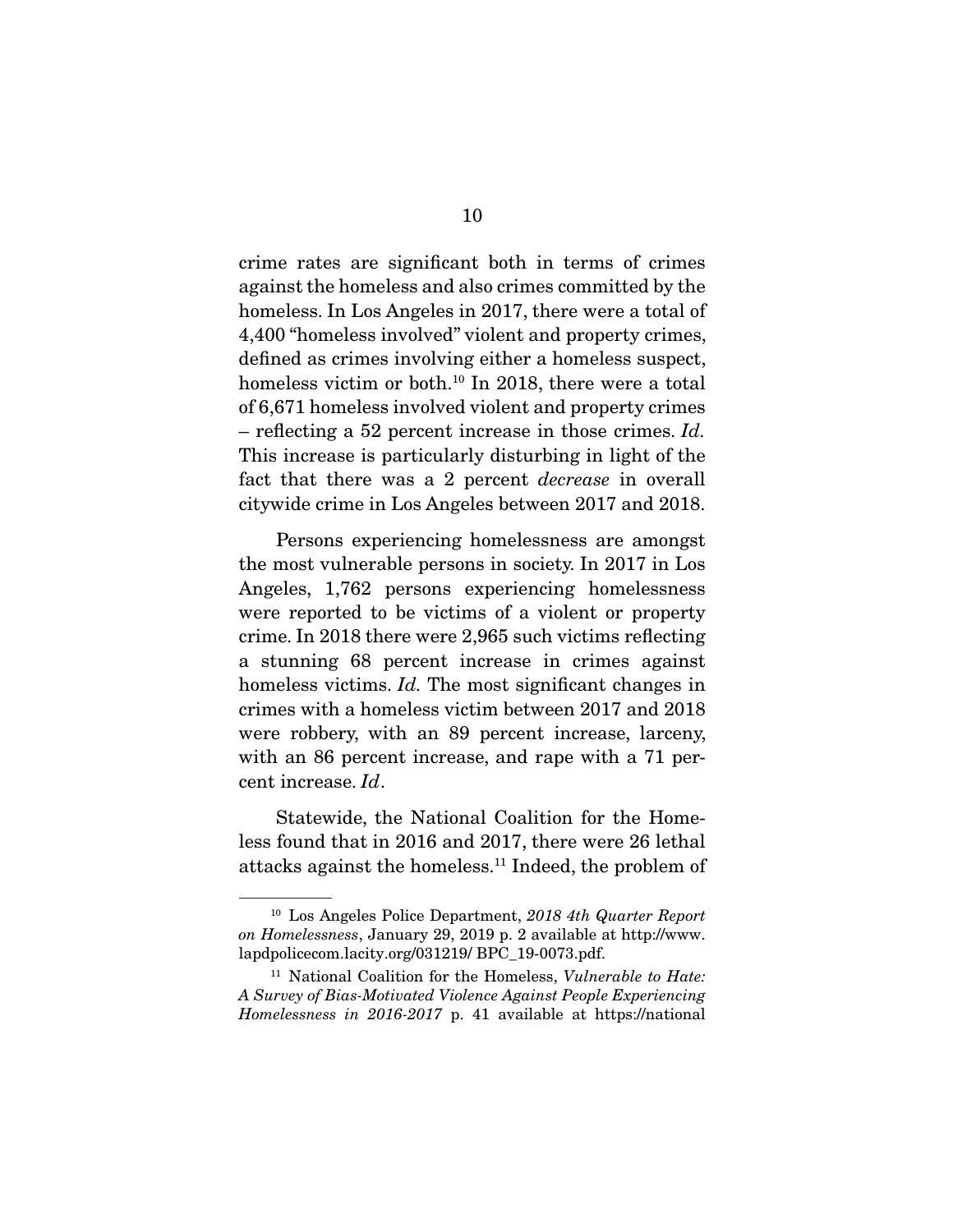crime against the homeless was severe enough to be addressed by the California Legislature. In enacting California Penal Code section 13519.64, requiring the Commission on Peace Officer Standards and Training to develop training for all law enforcement agencies on crimes against homeless persons, and how to deal effectively and humanely with homeless persons, the California Legislature found "that California has had serious and unaddressed problems of crime against homeless persons, including homeless persons with disabilities." CAL. PENAL CODE § 13519.64(a).

 However, crimes *against* homeless persons are not the only homeless-related crime statistics of concern to law enforcement in California. In Los Angeles in 2017, there were 3,166 violent or property crimes in which a homeless person was the suspect.<sup>12</sup> In 2018, that crime figure increased to 4,849 violent or property crimes, reflecting a 53 percent increase in crimes in which a homeless person was the suspect. The most significant changes in crimes with a homeless suspect between 2017 and 2018 were rape, with a 78 percent increase, robbery, with a 64 percent increase and aggravated assault, with a 56 percent increase. *Id*. In 2017, the Orange County Sheriff 's Department conducted 1118 consensual contacts in the Santa Ana Riverbed, the County's largest homeless encampment, and found

homeless.org/wp-content/uploads/2019/01/hate-crimes-2016-17 final\_for-web2.pdf.

<sup>12</sup> Los Angeles Police Department, *2018 4th Quarter Report on Homelessness*, January 29, 2019 p. 2 available at http://www. lapdpolicecom.lacity.org/031219/ BPC\_19-0073.pdf.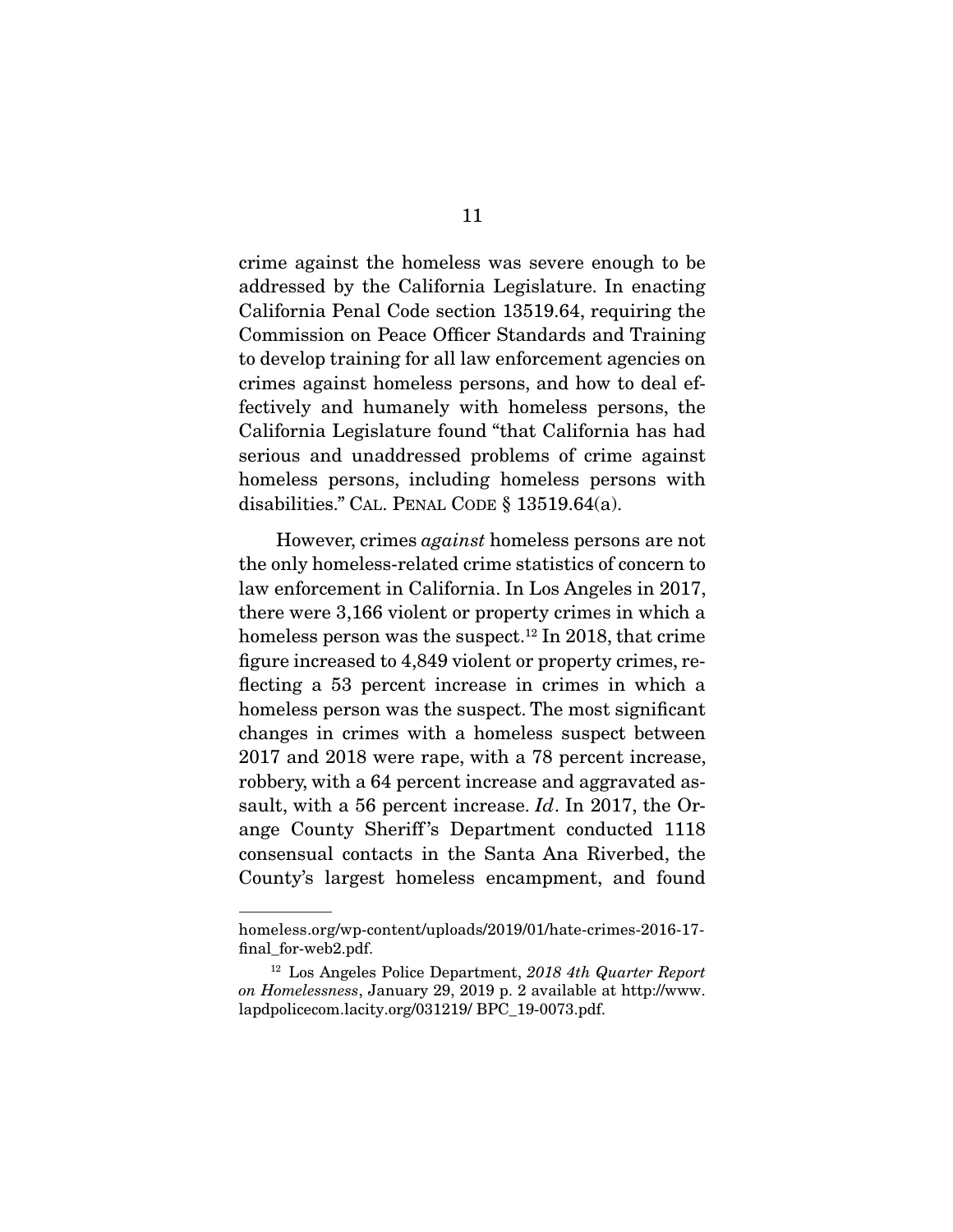that 85 percent of all those contacted had a prior criminal history.13

 In short, with the significant increase in the homeless population and encampments in recent years has come an alarming increase in crimes, both against the homeless and by the homeless. Peace officers are charged with the safety and security of the public, and it is the duty of a peace officer to investigate crimes and to confront dangerous situations. This, often times unenviable job, is becoming increasingly more difficult and dangerous due to the epidemic of homelessness and the growing restrictions on law enforcement actions, such as those in *Martin*, which fail to take into account the reality of the nature of the situation facing officers.

### c. Traditional Public Safety Concerns Are Now Accompanied by Concerns of Disease and Infection

 Homeless encampments raise a number of public health concerns related to waste, sanitation and disease transmission. Homeless persons, like everyone else, generate waste associated with their daily activities of food preparation and consumption, shelter building and maintenance and storage of their

<sup>13</sup> Capt. [fmr Lt.] Jeffery Puckett, *Orange County Sheriff 's Department Internal Memo re Santa Ana Riverbed*, October 26, 2017 p. 12 available at https://1ccaxf2hhhbh1jcwiktlicz7-wpengine. netdna-ssl.com/wp-content/uploads/2017/10/OCSD\_Internal\_Memo\_ SAR\_Update.pdf.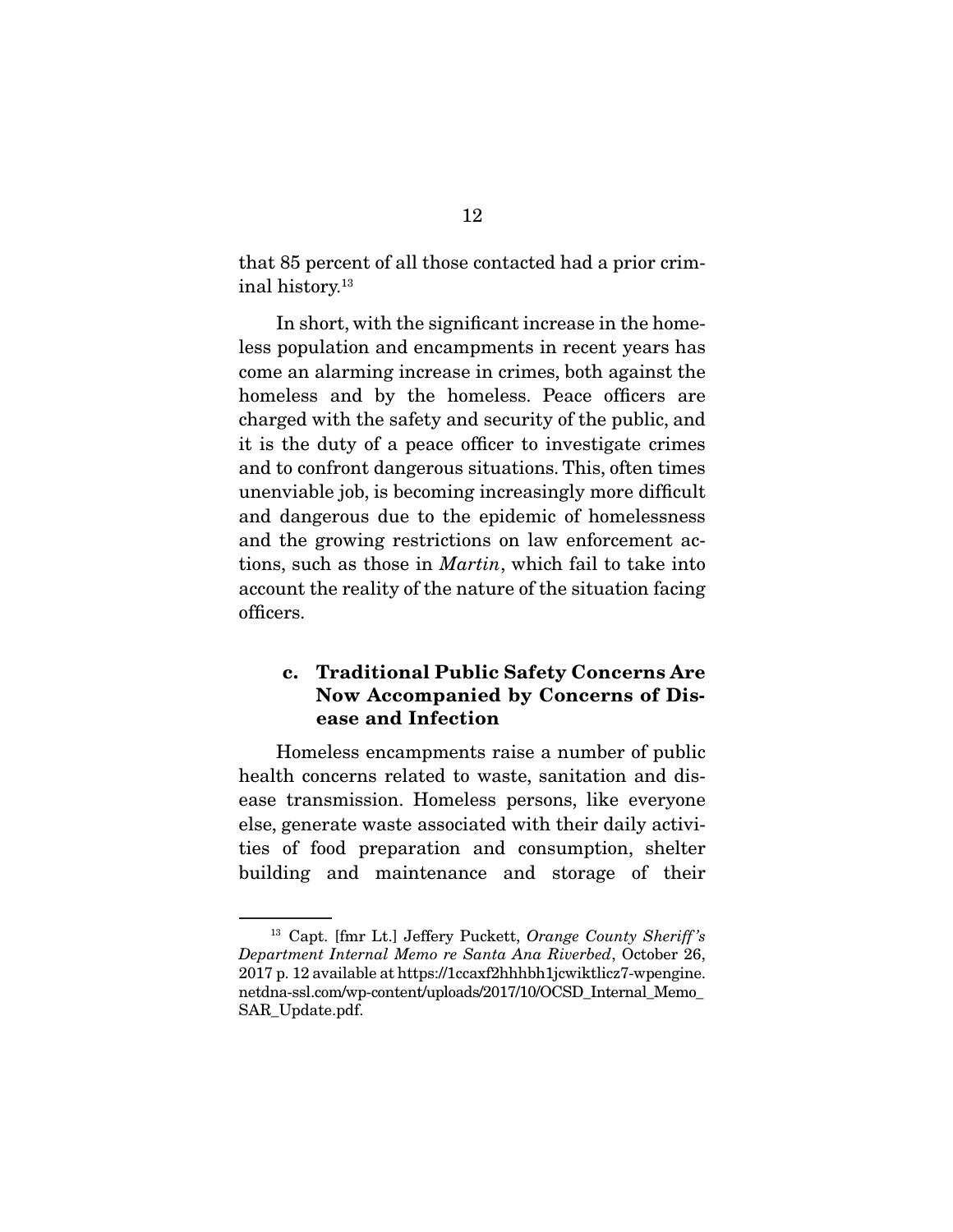possessions. Without any place or method of proper storage or disposal of this waste, the resulting waste becomes a food source for rodents, breeding grounds for pathogens, fuel for fires, and unattractive nuisances affecting community standards. Further, the opportunity for the spread of communicable diseases is increased in homeless encampments, which typically lack basic sanitation services and waste collection. As a result, some diseases, such as hepatitis A and typhus, are more likely to occur and spread in homeless populations.

 Unfortunately, California law enforcement officers charged with policing in and near these encampments are feeling the full brunt of these dangers. Typhus is a bacterial infection that is more common in overcrowded and trash-filled areas that attract rats. In California, there were 167 cases of typhus reported from January 1, 2018 through February 1, 2019, whereas there were only 13 cases during the same time span of 2013.14 This year, several Los Angeles Police Officers working near the same homeless encampment have either contracted typhoid fever and/or shown typhuslike symptoms.<sup>15</sup>

<sup>14</sup> California Dep't of Health, *Human Flea-Borne Typhus Cases in California Vector-Borne Disease Section* (2001-2019) available at https://www.cdph.ca.gov/Programs/CID/DCDC/CDPH %20Document%20Library/Flea-borneTyphusCaseCounts.pdf.

<sup>15</sup> *See* Emily Zanotti, *LAPD Officers Treated for Typhoid Fever, 'Typhus-Like' Symptoms After Working Near Homeless Encampments*, DAILY WIRE, June 2, 2019 available at https://www. dailywire.com/news/47935/lapd-officers-treated-typhoid-fevertyphus-emily-zanotti; *see also* Anthony Rivas, *LAPD Officers*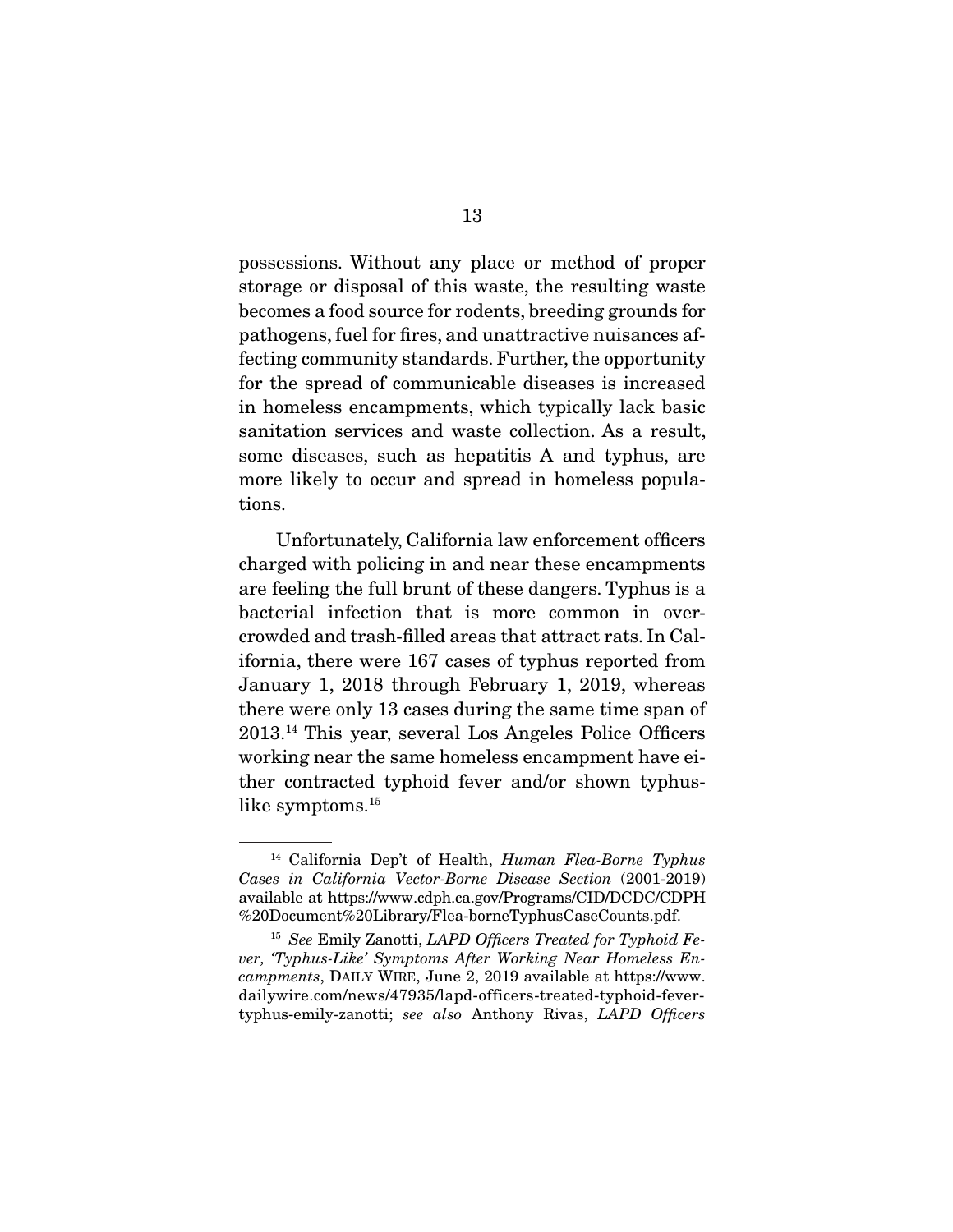Additionally, between 2016 and 2018, California experienced a hepatitis A outbreak. Hepatitis A is caused by a virus usually transmitted when people come in contact with the feces of infected people. The majority of people who have been infected with hepatitis A virus in this outbreak were people experiencing homelessness and/or using illicit drugs in settings of limited sanitation.16 Statewide, there were 98 cases of hepatitis A in 2017 associated with homelessness and 178 in 2018 and 2019 – an 81% increase. *Id*. Some areas of California where hit particularly hard.

 On September 1, 2017, San Diego County declared a state of emergency due to that County's hepatitis A outbreak associated with the homeless population.<sup>17</sup> The San Diego County Department of Sanitation was brought in to assist with trash removal, and to begin a program to spray bleach on surfaces that were

*Being Treated for Typhoid Fever*, CBS NEWS, May 30, 2019 available at https://abcnews.go.com/Health/lapd-officers-treated-typhoidfever-typhus-symptoms/story?id=63371616.

<sup>&</sup>lt;sup>16</sup> California Dep't of Health, "Hepatitis A Outbreak Associated with Drug Use and Homelessness in California, 2016-2018" available at https://www.cdph.ca.gov/Programs/CID/DCDC/CDPH %20Document%20Library/Immunization/2016-18CAOutbreak AssociatedDrugUse Homelessness.pdf.

<sup>17</sup> Tom Christensen, *Local Public Health Emergency for Hepatitis A Outbreak Ratified by Board of Supervisors*, COUNTY NEWS CENTER, September 6, 2017 available at https://www.county newscenter.com/local-public-health-emergency-for-hepatitis-aoutbreak-ratified-by-board-of-supervisors/; *see also* San Diego County Health and Human Services Agency, *Hepatitis A Outbreak*, available at https://www.sandiego county.gov/content/sdc/ hhsa/programs/phs/community\_epidemiology/dc/Hepatitis\_A/ outbreak.html.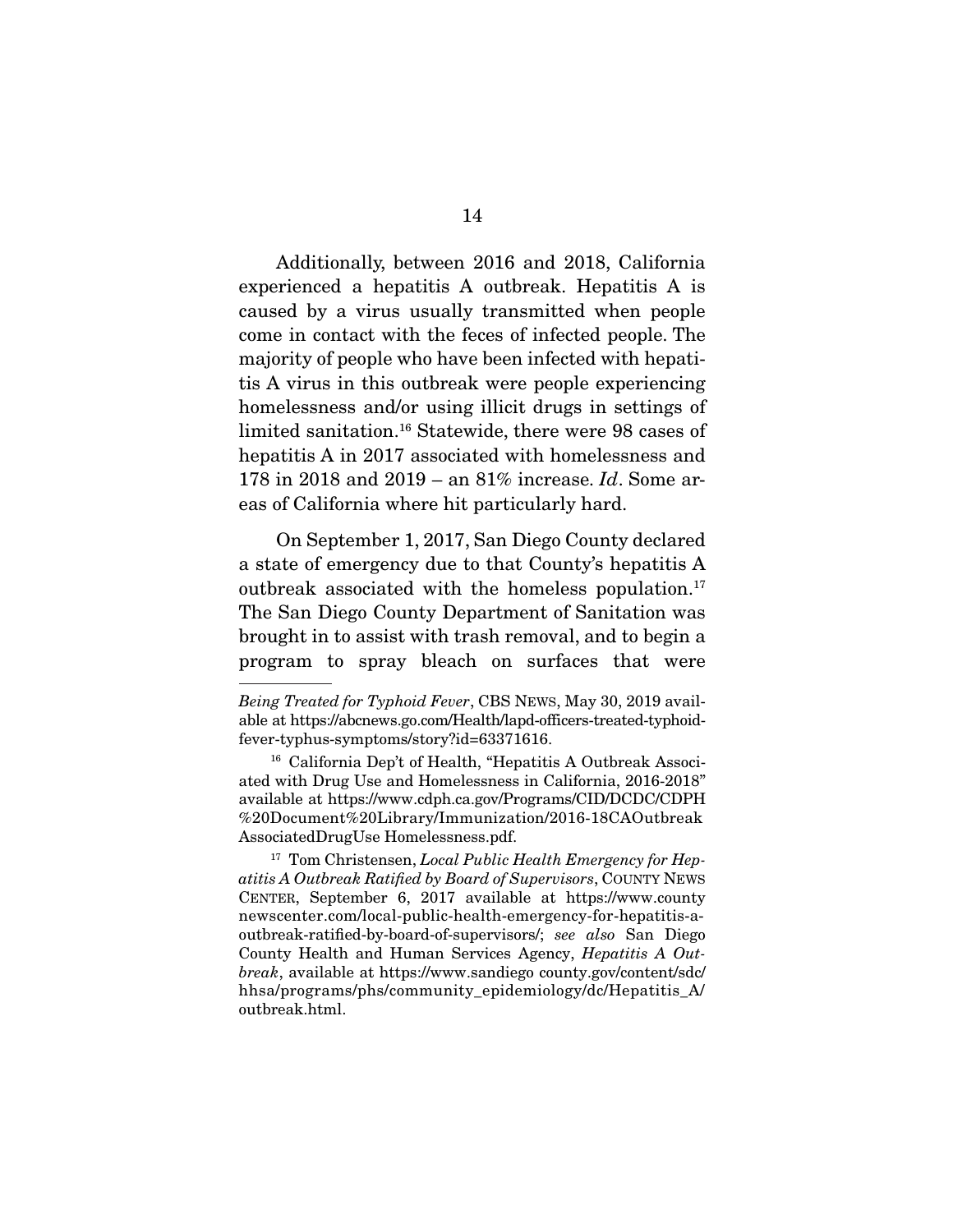potentially affected by this outbreak. *Id*. As of January 9, 2018, there were more than 577 confirmed hepatitis A cases, 20 deaths, and 396 hospitalizations in San Diego County. *Id*. The City of Santa Cruz saw a similar outbreak beginning in April 2017, with 76 confirmed cases of hepatitis A.18 Monterey County followed with a hepatitis A outbreak among its homeless population in February 2018.19

 These diseases spread quickly and widely among people living on the streets, promoted by sidewalks contaminated with human feces, crowded living conditions, weakened immune systems, and limited access to health care. Unfortunately, the abundance of calls for service along with the necessity to investigate the litany of homeless-related crime discussed above, bring law enforcement in constant contact with these dangerous conditions. As though facing deadly threats posed by some criminal suspects wasn't enough, our officers now have diseases to contend with.

 The homeless encampments have other consequences that may not be as obvious. For example, encampments have been appearing in parks and in conservation areas for protected species. Park and wetland habitats are being compromised by the homeless

<sup>18</sup> County of Santa Cruz, *Hepatitis A Virus (HAV)* available at https://www.santacruzhealth.org/HSAHome/HSADivisions/ PublicHealth/CommunicableDiseaseControl/HepatitisA.aspx.

<sup>19</sup> Erika Mahoney, *Monterey County Declares Hepatitis A Outbreak Among Homeless*, KQED NEWS, February 7, 2018 available at https://www.kqed.org/news/11648643/monterey-countydeclares-hepatitis-a-outbreak-among-homeless.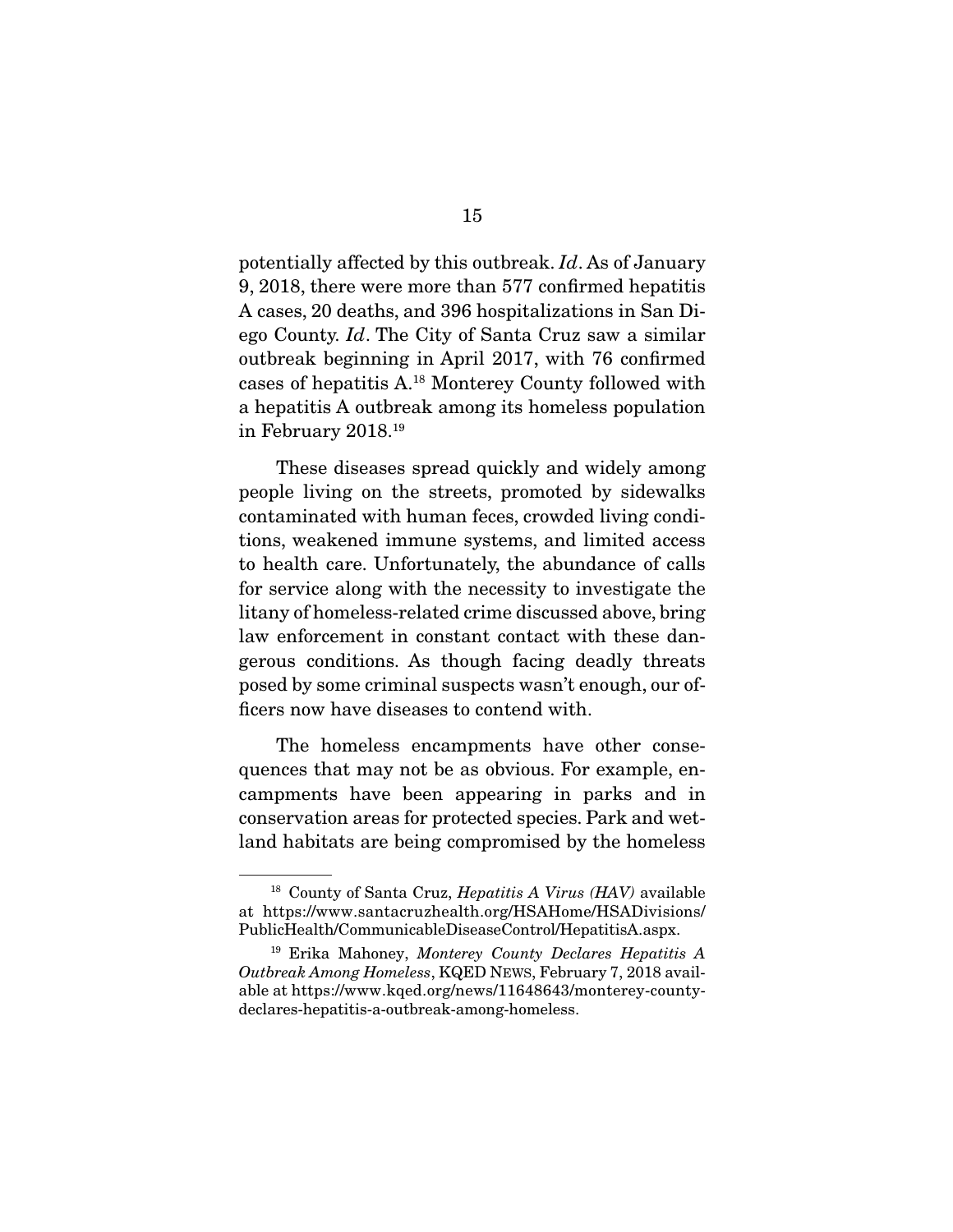persons who construct shelters there and use the natural water for bathing and toileting. One example of this is occurring at the popular Tiscornia Beach on the American River in Sacramento. Tiscornia Beach is downstream from homeless encampments that aren't served by restrooms and suffered from "alarmingly high levels of E. coli recently found in water tests."20

 Ironically, the magnitude of danger posed by these encampments becomes most evident when the encampments are cleared and cleaned. The Santa Ana Riverbed encampment, mentioned above, was the largest encampment in Orange County with somewhere between 700 to 1,000 homeless persons residing there.<sup>21</sup> During the clean up of that encampment, incredibly dangerous fire hazards were observed. *Id*. Additionally, and nearly beyond belief, 404 tons of debris were removed from the site, 13,950 hypodermic needles were recovered and disposed of and 5,279 pounds

<sup>20</sup> Daniel Kim, '*When You Gotta Go, What Do You Do?' Popular Beach Near Homeless Camps Tests High for E. Coli*, SACRA-MENTO BEE, September 11, 2019 available at https://www.sacbee. com/news/local/sacramento-tipping-point/article234979472.html# storylink=cpy.

<sup>21</sup> Capt. [fmr Lt.] Jeffery Puckett, *Orange County Sheriff 's Department Internal Memo re Santa Ana Riverbed*, October 26, 2017 p. 12 available at https://1ccaxf2hhhbh1jcwiktlicz7-wpengine. netdna-ssl.com/wp-content/uploads/2017/10/OCSD\_Internal\_Memo\_ SAR\_Update.pdf; Theresa Walker, *Thousands of Pounds of Human Waste, Close to 14,000 Hypodermic Needles Cleaned Out from Santa Ana River Homeless Encampments*, ORANGE COUNTY REGISTER March 8, 2018 available at https://www.ocregister.com/ 2018/03/08/thousands-of-pounds-of-human-waste-close-to-14000 hypodermic-needles-cleaned-out-from-santa-ana-river-homelessencampments/.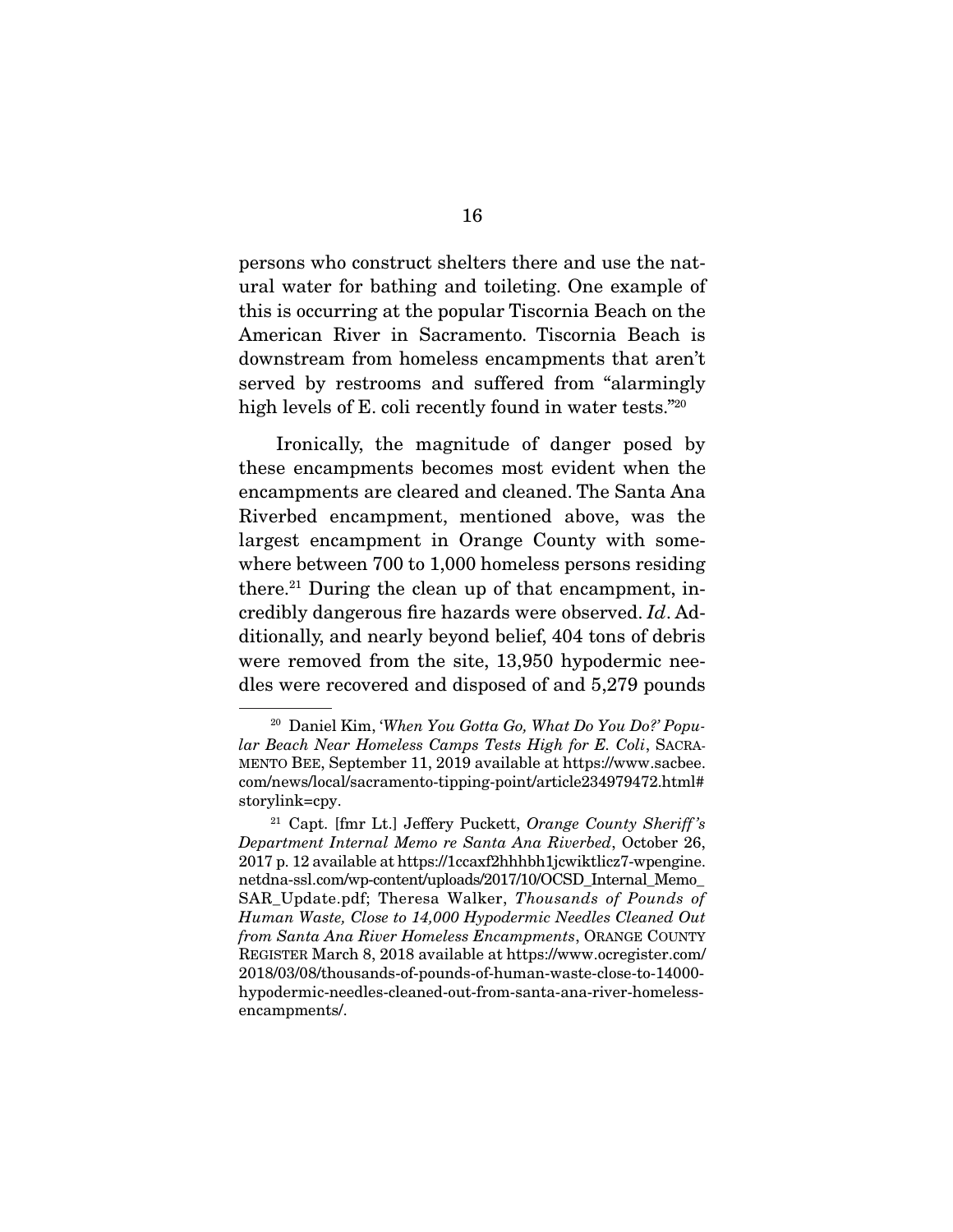of hazardous waste, such as human waste, propane, pesticides and other materials, was removed. *Id*.

 Prior to the Santa Ana Riverbed clean up, the Orange County Sheriff 's Department routinely policed inside the encampment both for outreach and enforcement purposes. Accordingly, those peace officers were exposed to this breeding ground for disease and placed in close proximity to tens of thousands of needles and hazardous waste. Encampments simply cannot be permitted to exist and grow, and most certainly should not be constitutionally protected to the effect of tying the hands of law enforcement to deal with these massive threats to the health and safety of the homeless population and public in general. However, homeless advocates are relying upon the *Martin* decision to assert that law enforcement agencies are forbidden from ameliorating these types of encampments.

### II. This Court has Long Recognized the Need for Workable Constitutional Standards Which *Martin* Certainly Does not Provide

 While cities and counties tend to think about homelessness globally in terms of how to reduce the number of unsheltered homeless on their streets, law enforcement has more immediate concerns. As noted above, a substantial portion of peace officer time is devoted to homeless issues. The restrictions placed upon officers must allow them to protect their own safety and the safety of the public and cannot prevent them from effectively carrying out their duties. "We must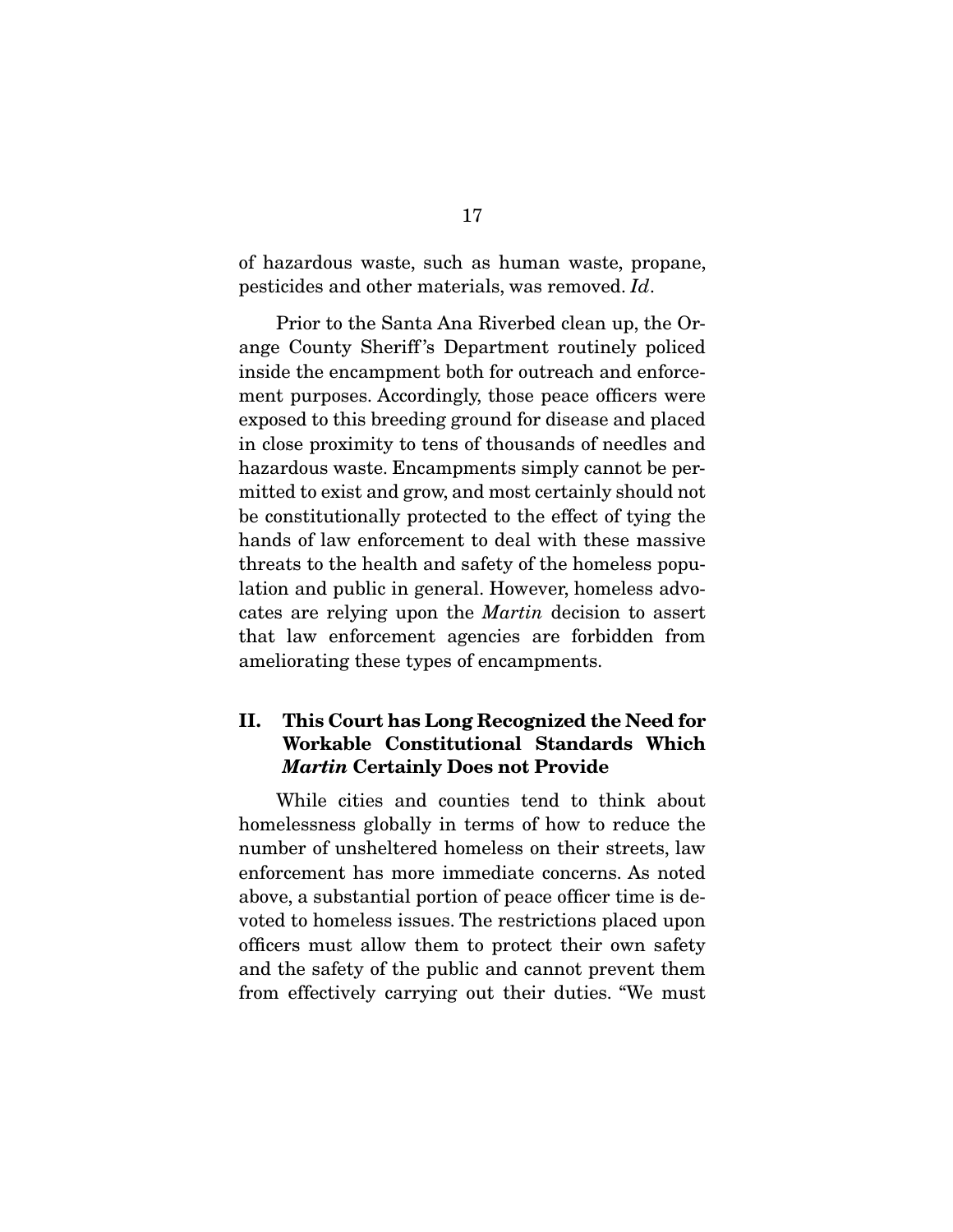never allow the theoretical, sanitized world of our imagination to replace the dangerous and complex world that policemen face every day." *Smith v. Freland*, 954 F.2d 343, 347 (6th Cir. 1992). The *Martin* decision does exactly that – it strips law enforcement of a critical enforcement tool without any consideration of the practical effects on everyday policing.

 First and foremost, the *Martin* decision fails to account for the makeup of the homeless population that peace officers contend with. There are 31,168 homeless persons in California who are severely mentally ill and  $22,475$  who have chronic substance abuse problems.<sup>22</sup> The City of Anaheim receives over 1,000 emergency mental health calls per year for unsheltered homeless individuals, resulting in more than 300 involuntary holds.<sup>23</sup> And, in just a three month time span in 2017, the Los Angeles Police Department's Mental Health Evaluation Unit received 1,559 mental health calls for service regarding homeless persons.<sup>24</sup> Martin's assumed vision of law enforcement easily conversing

<sup>22</sup> U.S. Dept. of Housing and Urban Development, *2018 Continuum of Care Homeless Assistance Programs Homeless Populations and Subpopulations – California* January 24, 2018 available at https://files.hudexchange.info/reports/published/CoC\_PopSub\_ State\_CA\_2018.pdf.

<sup>23</sup> City of Anaheim, *Anaheim Homeless Census* November 2016 p. 2 available at https://www.anaheim.net/DocumentCenter/ View/14920/Anaheim-Homeless-Census-Results-and-Findings-3- 21-17.

<sup>24</sup> Los Angeles Police Department, *2018 4th Quarter Report on Homelessness* January 29, 2019 available at http://www.lapd policecom.lacity.org/031219/BPC\_19-0073.pdf.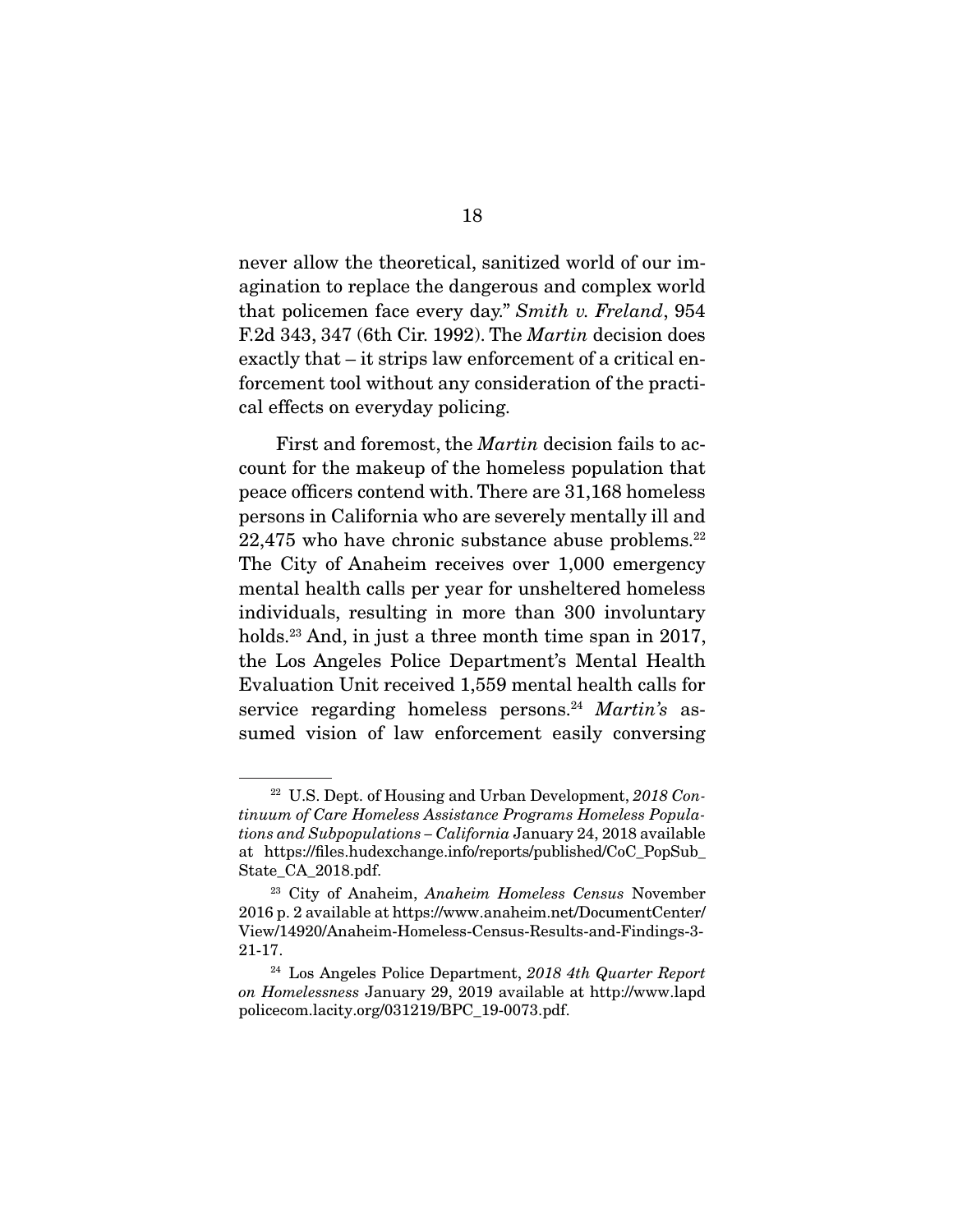with homeless persons, determining their needs and offering available shelter is not reflected in reality when dealing with mentally ill and drug-addicted persons.

 Furthermore, Amici here are familiar with the Briefs filed by Amici Curiae, California Cities and Counties and by Cities in Orange County, and wholeheartedly agree with the issues raised therein. Specifically, that the *Martin* decision conjures numerous practical questions affecting law enforcement. These questions include: 1) what is meant by "shelter"; 2) at what time is availability of shelter to be determined; 3) how can one effectively calculate the total homeless population in any given jurisdiction on a day-to-day basis; 4) how can one effectively assess the available number of shelter beds; 5) what is meant by "available"; 6) and, most importantly, what other laws are called into question beyond anti-camping and disorderly conduct ordinances? If the issues raised by other Amici are confounding to the cities and counties, which Amici here agree they are, they are infinitely more confounding from the perspective of the peace officer on the street attempting to cope with the thousands of calls for service discussed above while the *Martin* decision fails to provide them with clear guidance concerning which ordinances they can and cannot enforce.

 For an officer on the street trying to comply with *Martin*, the practical hurdles are absurd. What beds can an officer consider when determining whether a bed is "available"? If the person the officer proposes to cite for camping is on Skid Row in downtown Los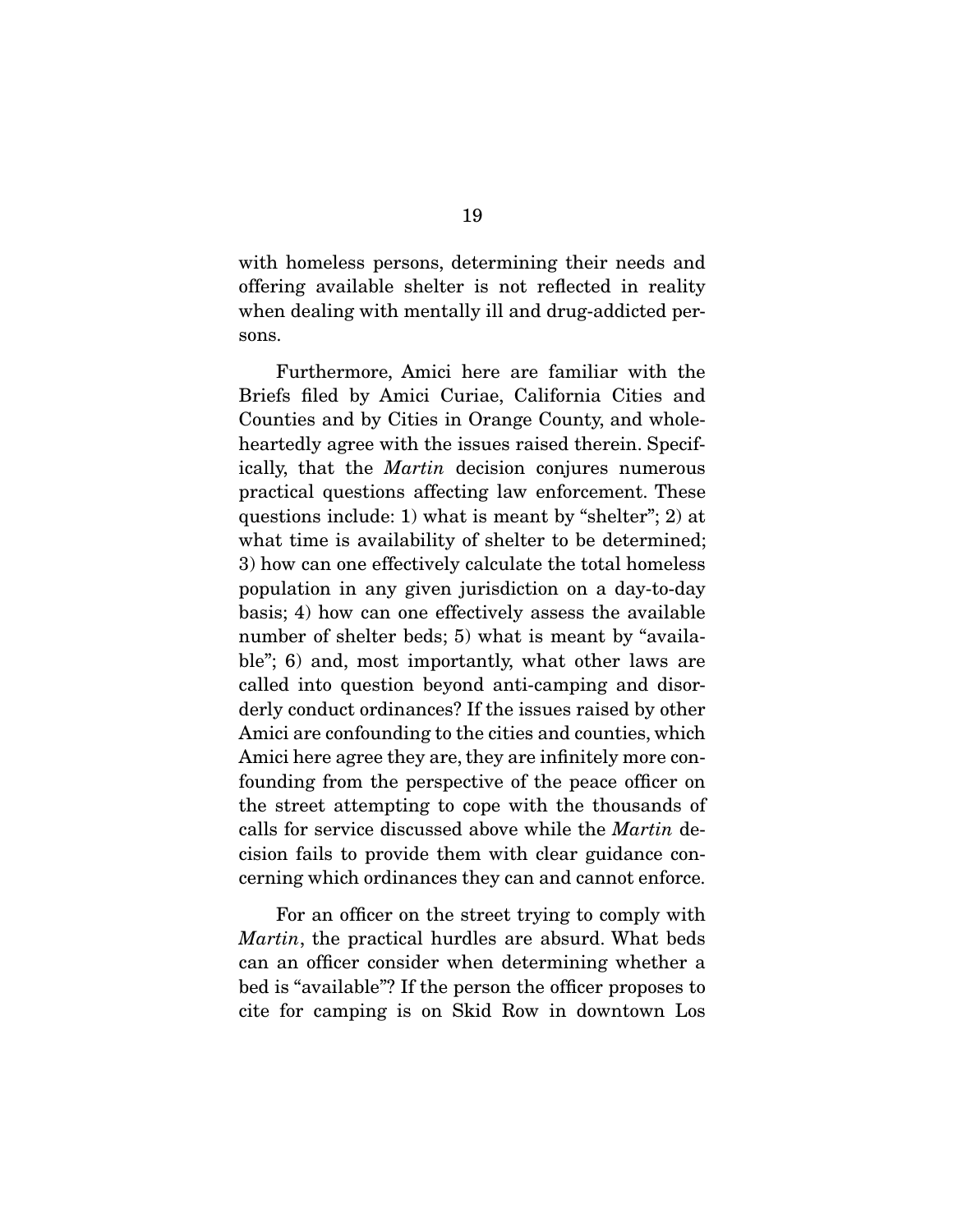Angeles, does an open bed ten miles away, but still in Los Angeles County suffice as "available"? Five miles away? Two miles away? More importantly, once an officer determines what geographical location he or she must search for shelter availability, exactly how is he or she supposed to accomplish that task?

 Amici are not aware of any comprehensive list, in any city or county, of shelters and their various restrictions. For example, in Los Angeles County there are hundreds of shelters with thousands of beds of different types with different restrictions.25 Many of the beds are only available seasonally in the winter. *Id*. Many shelters do not permit men, or pets, or persons with convictions for sex offenses. *Id*. How is an officer standing on the street supposed to determine, not only the current occupancy rate, but also be aware of whether the person he or she is speaking to is even eligible for an empty bed if found?

 A 2017 San Diego Regional Task Force report shows a growing number of people are choosing a tent

<sup>25</sup> Doug Smith, *Q&A: Demystifying L.A.'s System of Homeless Shelters*, LOS ANGELES TIMES, September 29, 2017 available at https://www.latimes.com/local/lanow/la-me-shelter-q-a-20170929 htmlstory.html; *see also* Los Angeles Homeless Services Authority, *2017-2018 Final Report* available at https://www.lahsa.org/dash boards?id=34-17-18-final-report; *see also* Los Angeles Homeless Services Authority, *2017 HIC Data Summary* available at https:// www.lahsa.org/documents?id=1562-2017-hic-data-summary.pdf& ref=hc.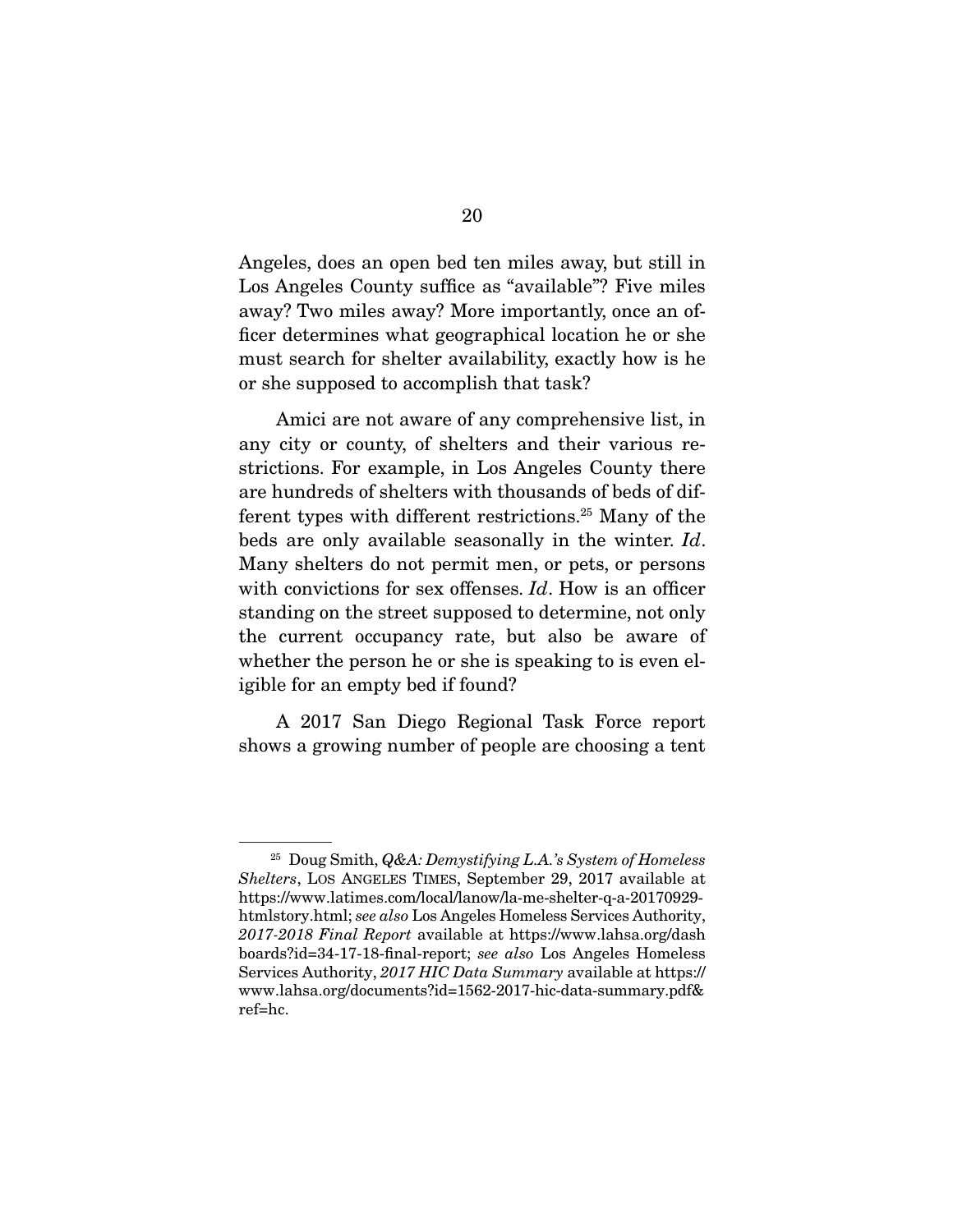over a shelter bed.26 In fact, the number of people staying in shelters dropped 6 percent over last year despite vacancies in shelters. Some of the reasons for this phenomenon include strict shelter rules, such as not being able to bring pets or grocery carts filled with belongings. *Id.* Is a bed "available" under *Martin* if sleeping in it requires a person to abandon their dog or belongings? Indeed, prior to the Santa Ana Riverbed clean up efforts discussed above, less than 1 percent of homeless persons residing in that encampment accepted supportive services offered by law enforcement and social services personnel.<sup>27</sup> It wasn't until the Riverbed was cleaned up and enforcement via arrest for return threatened that that percentage of homeless persons in that area accepting supportive services increased to almost 50 percent.28 This statistic demonstrates concretely that enforcement of laws regulating trespass and anti-camping can be a vital tool in assisting homeless persons by fostering acceptance of supportive services.

<sup>26</sup> San Diego Regional Task Force on the Homeless, *2017 Weallcount Annual Report* available at https://www.rtfhsd.org/ wp-content/uploads/2017/07/comp-report-final.pdf.

<sup>27</sup> Capt. [fmr Lt.] Jeffery Puckett, *Orange County Sheriff 's Department Internal Memo re Santa Ana Riverbed*, October 26, 2017 p. 12 available at https://1ccaxf2hhhbh1jcwiktlicz7-wpengine. netdna-ssl.com/wp-content/uploads/2017/10/OCSD\_Internal\_Memo\_ SAR\_Update.pdf.

<sup>28</sup> County of Orange, *Building the System of Care* April 17, 2018 p. 40 available at http://cams.ocgov.com/Web\_Publisher\_Sam\_ Special/Agenda04\_17\_2018\_files/images/APRIL%2017%202018%20 PRESENTATION%20-%20FINAL%20-%204.24.2018\_9851680. PDF.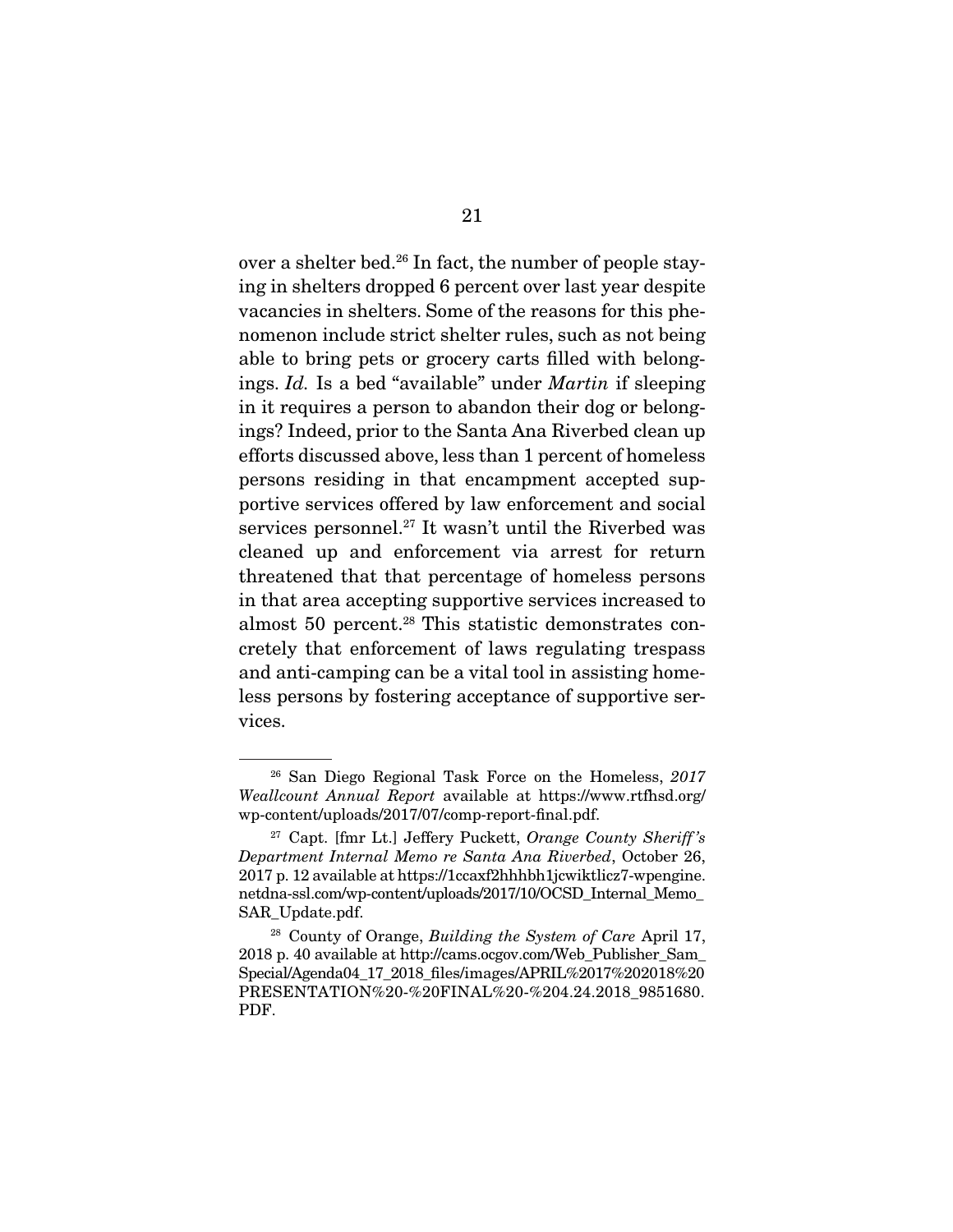Another primary concern of Amici regarding peace officers on the street consists of the lack of clarity in the *Martin* decision with respect to which laws peace officers can continue to enforce, and which laws are now constitutionally infirm. The Ninth Circuit's decision exempts individuals from obeying a generally applicable law because the conduct at issue is purportedly "involuntary" or life-sustaining. A host of conduct could be interpreted as "involuntary" when applied to those living on the street. Is law enforcement to permit public urination and defecation because such acts are necessary acts of the human condition? What about public nudity? Bathing and changing clothes are also necessary acts of the human condition? Since eating is certainly a necessity, must law enforcement permit open fires or unsafe use of propane stoves? If a person has no means to afford food but must eat, must law enforcement look the other way if they steal food? Due to the lack of clarity as to what the terms "involuntary" and "life-sustaining" mean, Amici fear the *Martin* decision will result in the failure to enforce a multitude of laws regulating public health and safety due to the threat of incurring civil liability for violating the Eighth Amendment.

 Amici respectfully submit that the constitutional prohibition imposed by the *Martin* decision cannot be delineated in a manner that would be workable for application by peace officers on the street. This Court has made it abundantly clear that peace officers require clear rules of straightforward application that they can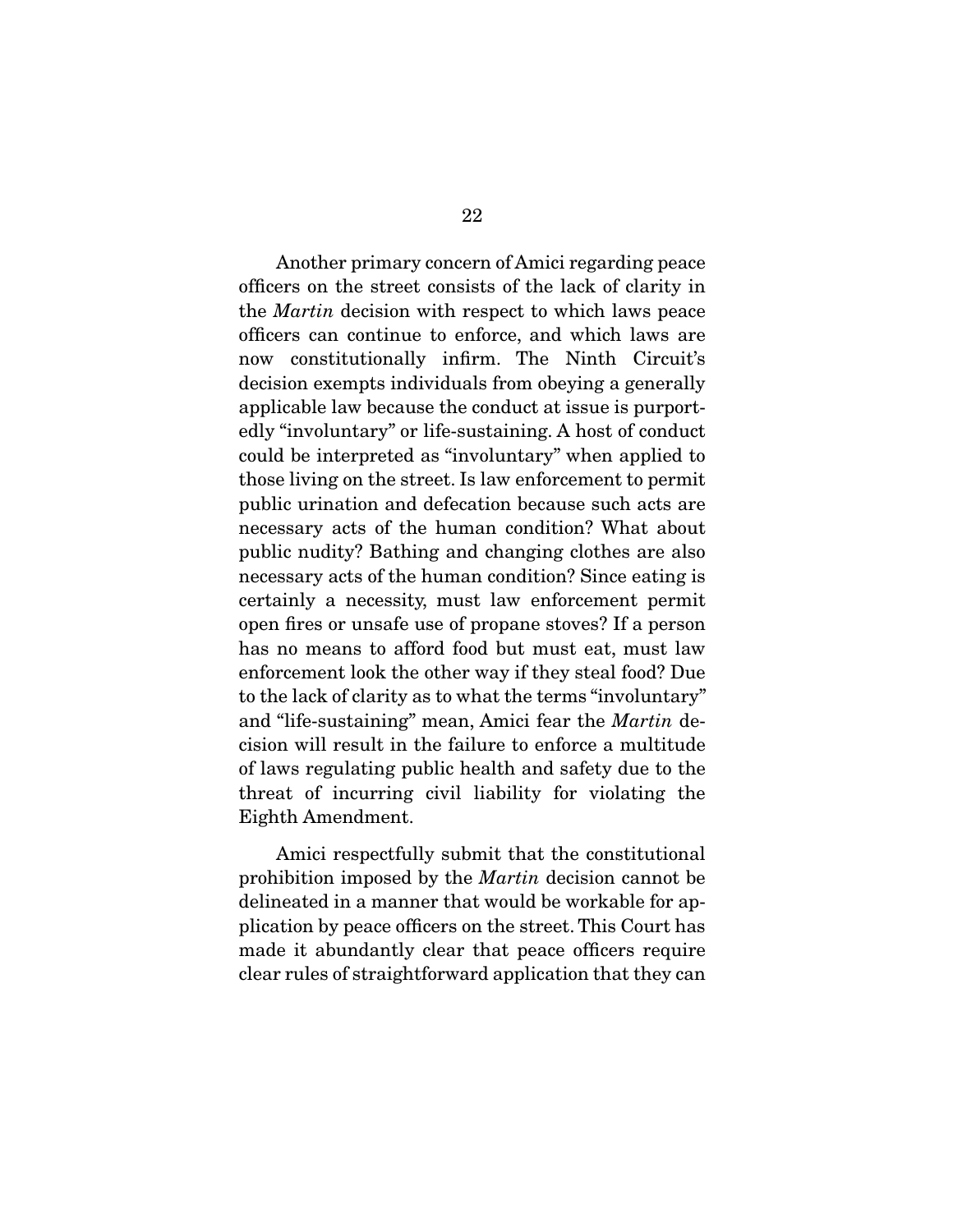feasibly and fairly apply under the stressful conditions of day-to-day policing.

 In the context of the Fourth Amendment, this Court explained in *New York v. Belton*, 453 U.S. 454, 101 S. Ct. 2860 (1981):

 Fourth Amendment doctrine . . . is primarily intended to regulate the police in their day-to-day activities and thus ought to be expressed in terms that are readily applicable by the police in the context of the law enforcement activities in which they are necessarily engaged. A highly sophisticated set of rules, qualified by all sorts of ifs, ands, and buts and requiring the drawing of subtle nuances and hairline distinctions, may be the sort of heady stuff upon which the facile minds of lawyers and judges eagerly feed, but they may be 'literally impossible of application by the officer in the field.' *Belton*, 453 U.S. at 458 *quoting* LaFave, 'Case-by-Case Adjudication' Versus 'Standardized Procedures,' 1974 Sup. Ct. Rev., at 141.

The same logic should hold true here with respect to the Eighth Amendment. The categorical constitutional prohibition proposed by *Martin* is unworkable and poses insurmountable obstacles to legitimate law enforcement activities. The vagueness of the decision's parameters and expectations placed upon law enforcement fails to come even remotely close to the need for clarity noted in *Belton*. In short, the decision is nearly impossible for officers to employ in practice and does nothing but create confusion and tie the hands of